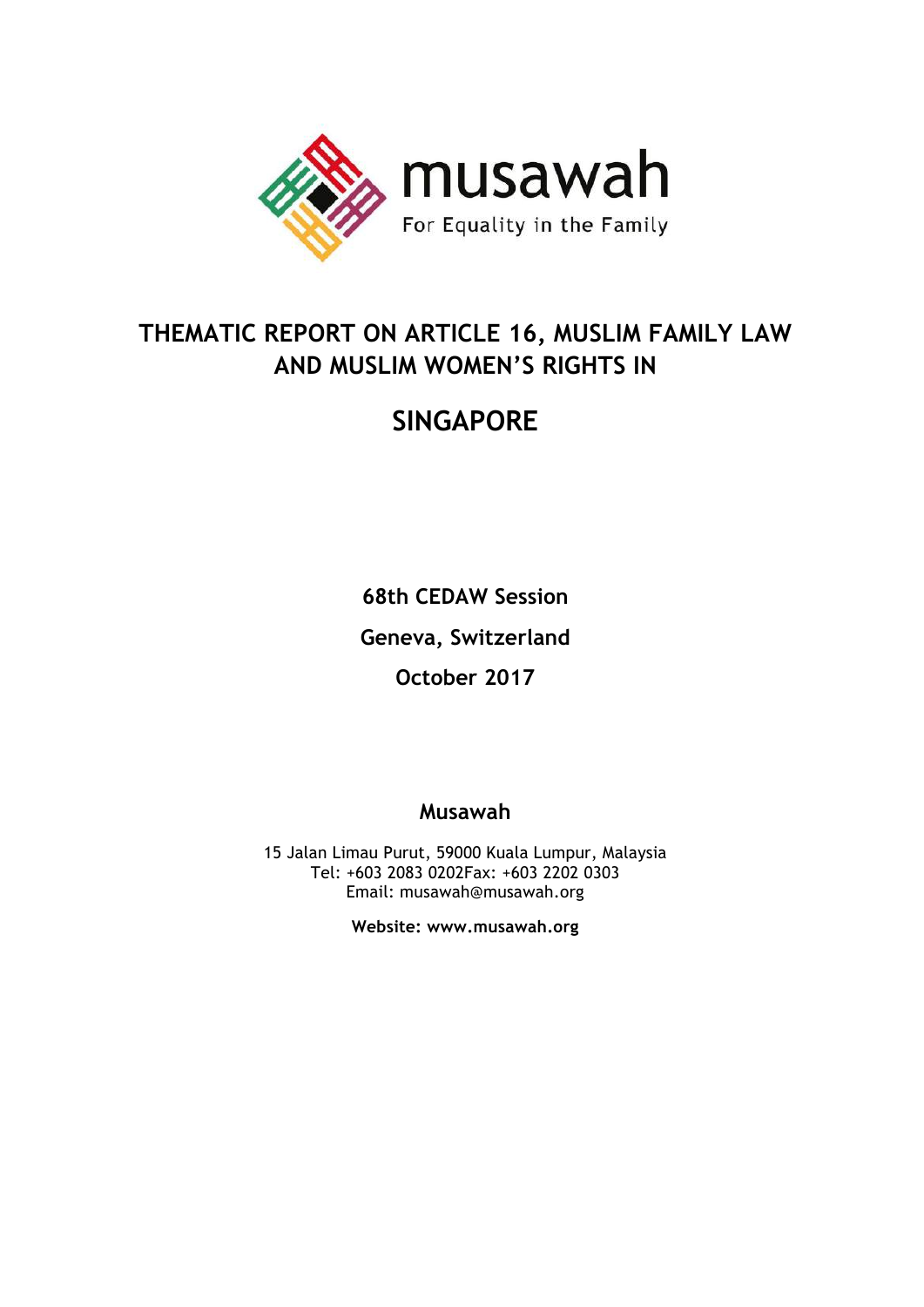# **TABLE OF CONTENTS**

| C. KEY ISSUES, LIVED REALITIES, ISLAMIC JURISPRUDENCE, AND REFORM  5 |  |
|----------------------------------------------------------------------|--|
|                                                                      |  |
|                                                                      |  |
| 3. WOMEN'S CONSENT AND CAPACITY TO ENTER MARRIAGE  9                 |  |
|                                                                      |  |
|                                                                      |  |
|                                                                      |  |
|                                                                      |  |
|                                                                      |  |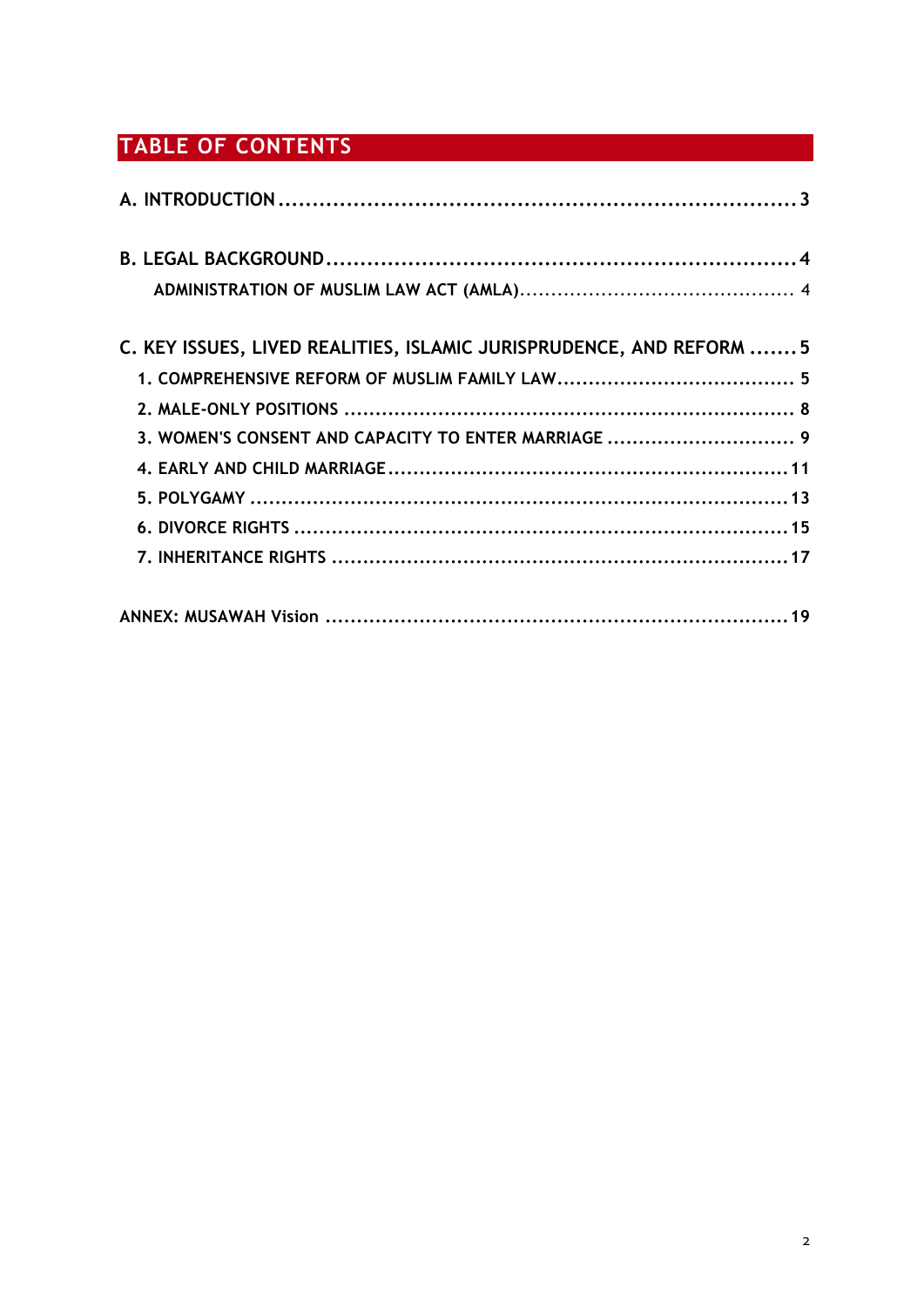## **A. INTRODUCTION**

Musawah, the global movement for equality and justice in the Muslim family, submits this Thematic Report on Article 16 and related concerns for consideration by the CEDAW Committee in its review of the Government of Singapore, reporting before the 68<sup>th</sup> CEDAW Session, October 2017.

This is the CEDAW Committee's sixth engagement with the State party, which signed the CEDAW Convention on April 23<sup>rd</sup>, 1984, and ratified it on July 13<sup>th</sup>, 1985.

In particular, this report examines Singaporean laws and practices that enforce *de jure* and *de facto* discrimination against women in the following areas: reform of Muslim family law to guarantee equality for Muslim women, male-only positions under AMLA, women's equal capacity to enter into marriage, child and early marriage, polygamy and divorce rights.

The report also contains sections on **Positive Developments in Muslim Family Laws** with examples of good and better practices from other Muslim contexts based on Musawah's research and comparative analysis of Muslim family laws and practices in 31 countries.

Musawah hopes that the research, analysis, and recommendations in this report will provide critical information in:

- (1) Highlighting key concerns and identifying gaps in the State party report and the State party's reply to the list of issues;
- (2) Providing alternative arguments within Muslim legal theory that challenge the ways the State party uses religion to justify discrimination, including reservations and nonimplementation of its international human rights treaty obligations; and
- (3) Suggesting recommendations for reform based on good practices in Muslim contexts.

We hope that the CEDAW Committee will utilize this report as a key resource during its Constructive engagement with the State party, and in follow-up activities on the Concluding Observations.

Musawah would like to acknowledge the important input and feedback from national advocates and activists into this report, especially the Association of Women for Action and Research (AWARE).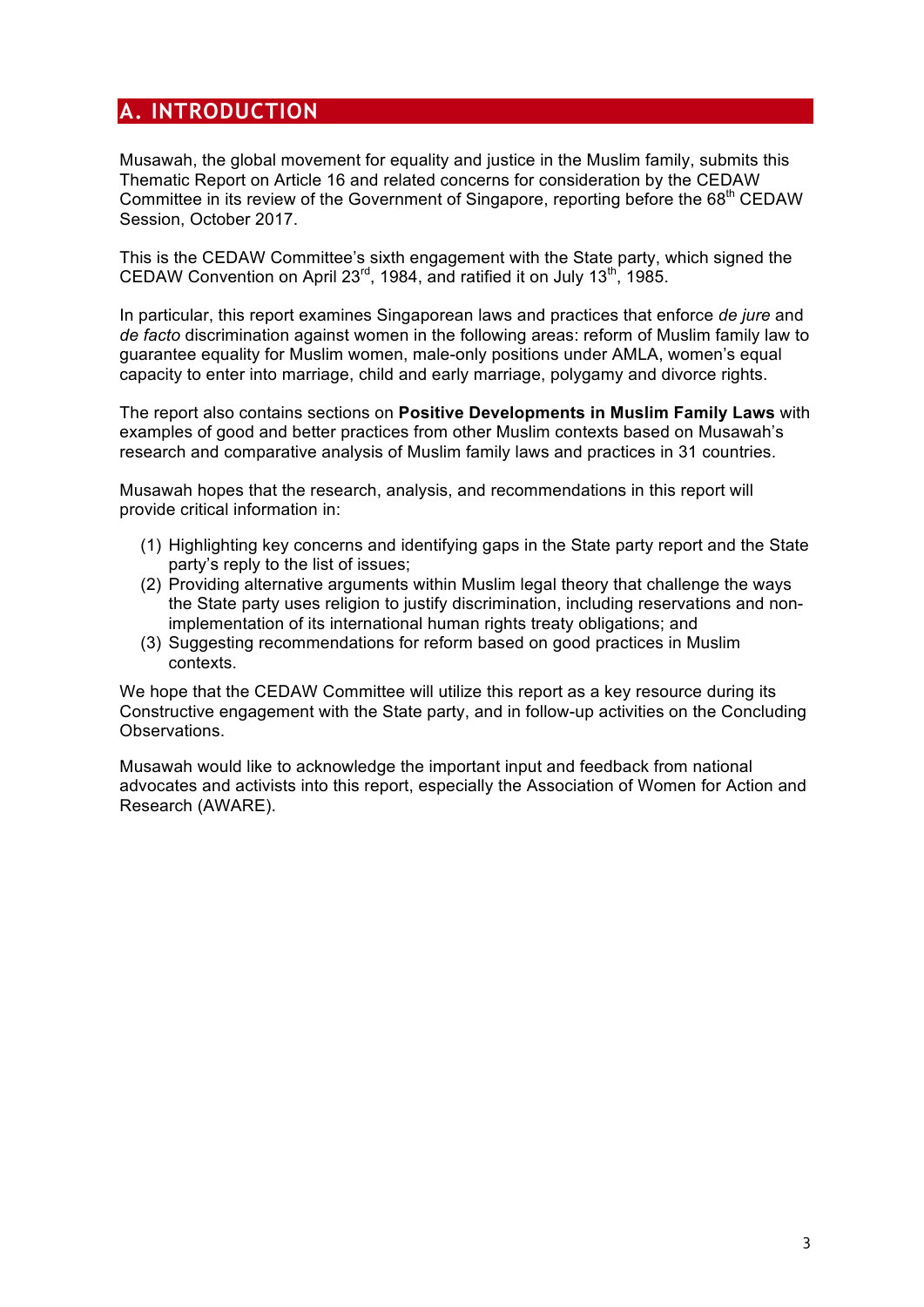## **B. LEGAL BACKGROUND**

Muslims in Singapore constitute 15% of the total population. The majority of Muslims in Singapore are Sunni Muslims of the *Shafi'i* school of law. 1

Article 12 of the Singaporean Constitution guarantees equal protection of all before and of the law and non-discrimination on the basis of religion, race, descent or place of birth. $<sup>2</sup>$ </sup> Article 12(3) of the Constitution allows for different personal laws based on religious belief.<sup>3</sup> As a multi-religious society, Singapore has two legal regimes that govern marriage and divorce - civil law (Women's Charter) and Muslim law via the Administration of Muslim Law Act or AMLA. Muslims may marry non-Muslims. The marital union is a civil marriage and falls under the purview of the Women's Charter.<sup>4</sup>

With regard to the CEDAW Convention, Singapore has reservations to Articles 2(a)-(f), 16(1)(a), 16(1)(c), 16(1)(h), 16(2) and 29(2) of CEDAW<sup>5</sup> on the following grounds: "*In the context of Singapore's multiracial and multi-religious society and the need to respect the freedom of minorities to practice their religious and personal laws, the Republic of Singapore reserves the right not to apply the provisions of articles 2, paragraphs (a) to (f), and article 16, paragraphs 1(a), 1(c), 1(h), and article 16, paragraph 2, where compliance with these provisions would be contrary to their religious or personal laws*."

Singapore has withdrawn its reservation to Article 11 and partially withdrew its reservations to Articles 2 and 16. Partial reservations to Articles 2 and 16 are still retained to protect the rights of minorities in the practice of their personal and religious laws.

With the exception of Singapore's Muslim minority community, marriage and family relations of all communities in Singapore regardless of religion are governed by the Women's Charter, which exclusively recognizes civil marriages.<sup>6</sup> Therefore Article 12(3) of the Constitution and CEDAW reservations apply expressly with regard to the Muslim family law on marriage, divorce and inheritance.

#### **ADMINISTRATION OF MUSLIM LAW ACT (AMLA)**

The Administration of Muslim Law Act (AMLA) is the main codified law that governs matters relating to marriage and family relations of the Muslim minority community in Singapore.<sup>7</sup> Muslim law, as set out in the AMLA, is administered by various agencies including the Islamic Religious Council of Singapore (MUIS), the *Shari'ah* courts and the Registry of Muslim Marriages (ROMM).

The *Shari'ah* courts, and Naib (deputy) Kadis considered as "officials of religious standings", administer the marriage registration and divorce procedures.

Ahmad Nizam bin Abbas, "The Islamic Legal System in Singapore", (Pacific Rim Law & Policy Journal, 21:1, 2012), p. 166, https://digital.law.washington.edu/dspace-law/bitstream/handle/1773.1/1097/21PRPLJ163.pdf?sequence=1

and the magnetical methods in the model can be constituted in the constrained in the sequence of Article 12 of Singapore's Constitution (1963), Gender equality is not specifically mentioned in the article. http://statutes.agc.gov.sg/aol/download/0/0/pdf/binaryFile/pdfFile.pdf?CompId:f112e119-f024-4c49-9ac3-d4e0e94ebc85<br>Article 12(3) of Singapore's Constitution (1963),

http://statutes.agc.gov.sg/aol/download/0/0/pdf/binaryFile/pdfFile.pdf?CompId:f112e119-f024-4c49-9ac3-d4e0e94ebc85; Ahmad Nizam bin Abbas, "The Islamic Legal System in Singapore", (Pacific Rim Law & Policy Journal, 21:1, 2012), p. 163, https://digital.law.washington.edu/dspace-law/bitstream/handle/1773.1/1097/21PRPLJ163.pdf?sequence=1<br>Section 3(4) of the Women's Charter (1961),

http://statutes.agc.gov.sg/aol/download/0/0/pdf/binaryFile/pdfFile.pdf?Compld:f970e7b1-2a7b-49ec-b760-061d1a85888c<br>United Nations Treaty Collection Website, https://treaties.un.org/Pages/ViewDetails.aspx?src=TREATY&mtdsg\_n

<sup>8&</sup>lt;br>Women's Charter (1961), http://statutes.agc.gov.sg/aol/download/0/0/pdf/binaryFile/pdfFile.pdf?CompId:f970e7b1-2a7b-<br>49ec-b760-061d1a85888c

Administration of Muslim Law Act (1966), http://statutes.agc.gov.sg/aol/download/0/0/pdf/binaryFile/pdfFile.pdf?CompId:da899b47-f141-4218-a27a-99ed1aee6ce1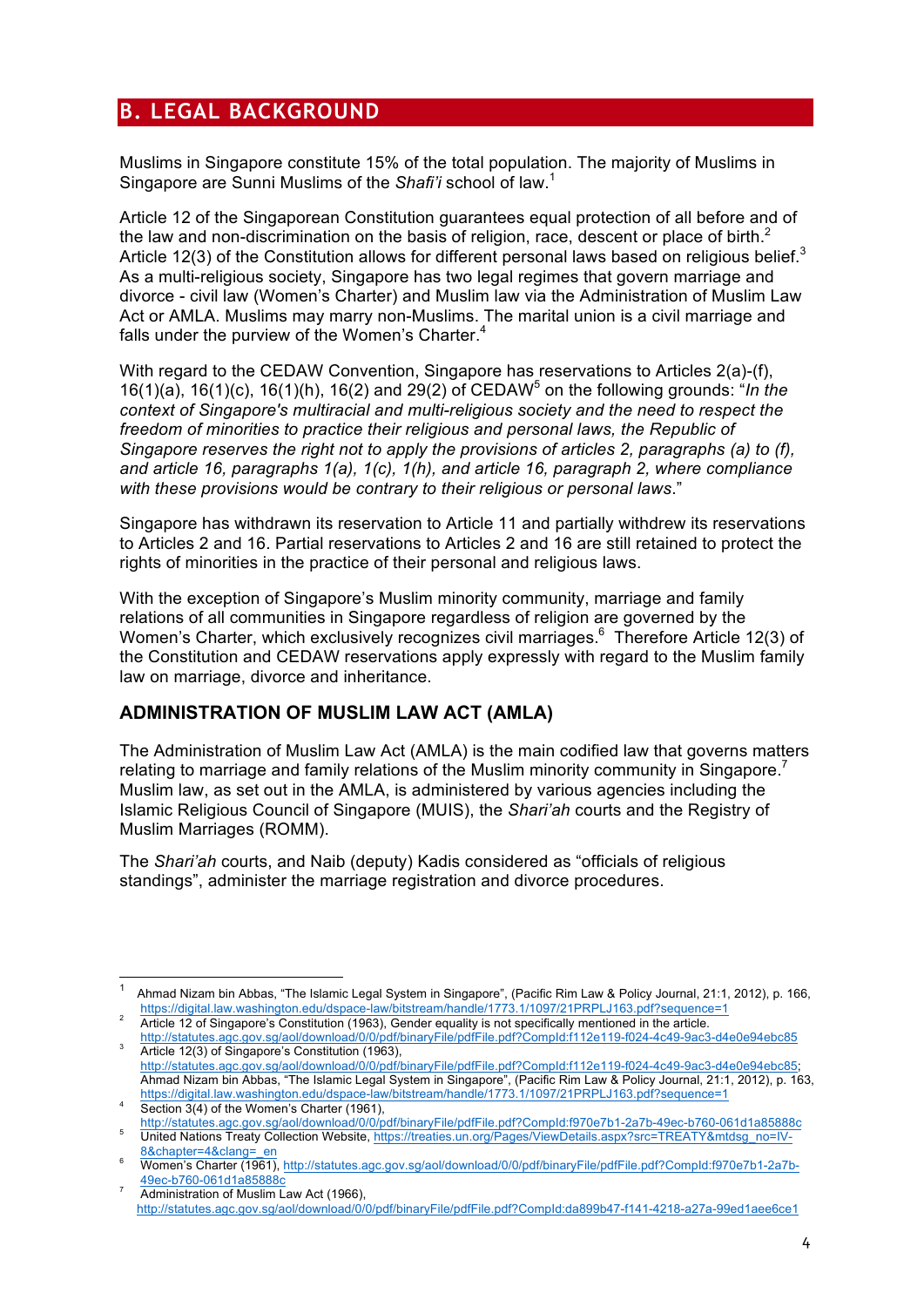ROMM has 5 Kadis and 28 Naib Kadis under its purview<sup>8</sup> who are appointed by the President of Singapore. Kadis can consider marriage applications and solemnize marriages with or without a *wali* (male guardian), while Naib Kadis can solemnize marriages only with a *wali*.

The Family Justice Court (FJC) adjudicates cases relating to marriage and family relations of Singapore's non-Muslim majority population. Generally, the *Shari'ah* courts adjudicate cases relating to marriage and family relations of Singapore's Muslim minority community. However, parties to a Muslim marriage may opt for the application of civil law and commence civil proceedings in the FJC with regard to: (i) children (custody, care & control and access); and (ii) disposition or division of property on divorce. In addition, maintenance of the wife and children are heard in the  $FJC$ .  $\overline{a}$ 

The Act is generally silent on the Muslim school of law that is applicable in the event that a particular personal status matter is not sufficiently addressed by AMLA.

However Section 33 of AMLA provides that the religious rulings (*fatwas)* of the Islamic Religious Council of Singapore (MUIS) should follow the rules of Shafi'i jurisprudence (*fiqh*), unless it is in the public interest to follow the tenets of another accepted *madhab* (schools of law). $10$ 

## **C. KEY ISSUES, LIVED REALITIES, ISLAMIC JURISPRUDENCE, AND REFORM**

### **1. COMPREHENSIVE REFORM OF MUSLIM FAMILY LAW**

Singapore has made significant progress as per global development indices. UNDP Human Development Index  $(HDI)^{11}$  value for 2015 positions the country at number 5 out of 188 countries and territories, which put the country in the very high human development category. Similarly the Global Gender Gap report 2016<sup>12</sup> positions the country at 55 out of 144 with advances by women and girls seen especially in the areas of education, health and economy.

Minority rights has been on the agenda of the government, through initiatives like the Presidential Council for Minority Rights and Presidential Council on Religious Harmony, as well as the Elected Presidency (EP) scheme introduced this year which reserves presidential elections for candidates from a particular minority ethnic group.

The scheme has allowed for the appointment of Halimah Yacob, the first female Parliamentary Speaker, to be the first woman President of Singapore.

**Regardless of opportunities and space for Muslim women in Singapore to hold key positions in government, the provisions in the AMLA still renders Singaporean Muslim women as second-class citizens by denying them the fundamental right to equality and non-discrimination in the realm of marriage and family.** 

 8

Registry of Muslim Marriages - Kadis https://www.romm.gov.sg/about\_marriage/romm\_Kadi.asp<br>Sections 16-17A of the Supreme Court of Judicature Act, https://goo.gl/0IIPrH; Sections 34-35A of the Administration of Muslim Law Act (1966), http://statutes.agc.gov.sg/aol/download/0/0/pdf/binaryFile/pdfFile.pdf?CompId:da899b47-f141-4218-a27a-99ed1aee6ce1

<sup>&</sup>lt;sup>10</sup> Sections 33, 114 of the Administration of Muslim Law Act (1966), http://statutes.agc.gov.sg/aol/download/0/0/pdf/binaryFile/pdfFile.pdf?CompId:da899b47-f141-4218-a27a-99ed1aee6ce1; Ahmad Nizam bin Abbas, "The Islamic Legal System in Singapore", (Pacific Rim Law & Policy Journal, 21:1, 2012), p. 166,<br>https://digital.law.washington.edu/dspace-law/bitstream/handle/1773.1/1097/21PRPLJ163.pdf?sequence=1

https://digital.com/digital.com/digital.html<br>https://hdr.undp.org/sites/all/themes/hdr\_theme/country-<br>notes/SGP.pdf

<sup>12</sup> Gender Gap Index – Singapore 2016 http://reports.weforum.org/global-gender-gap-report-2016/economies/#economy=SGP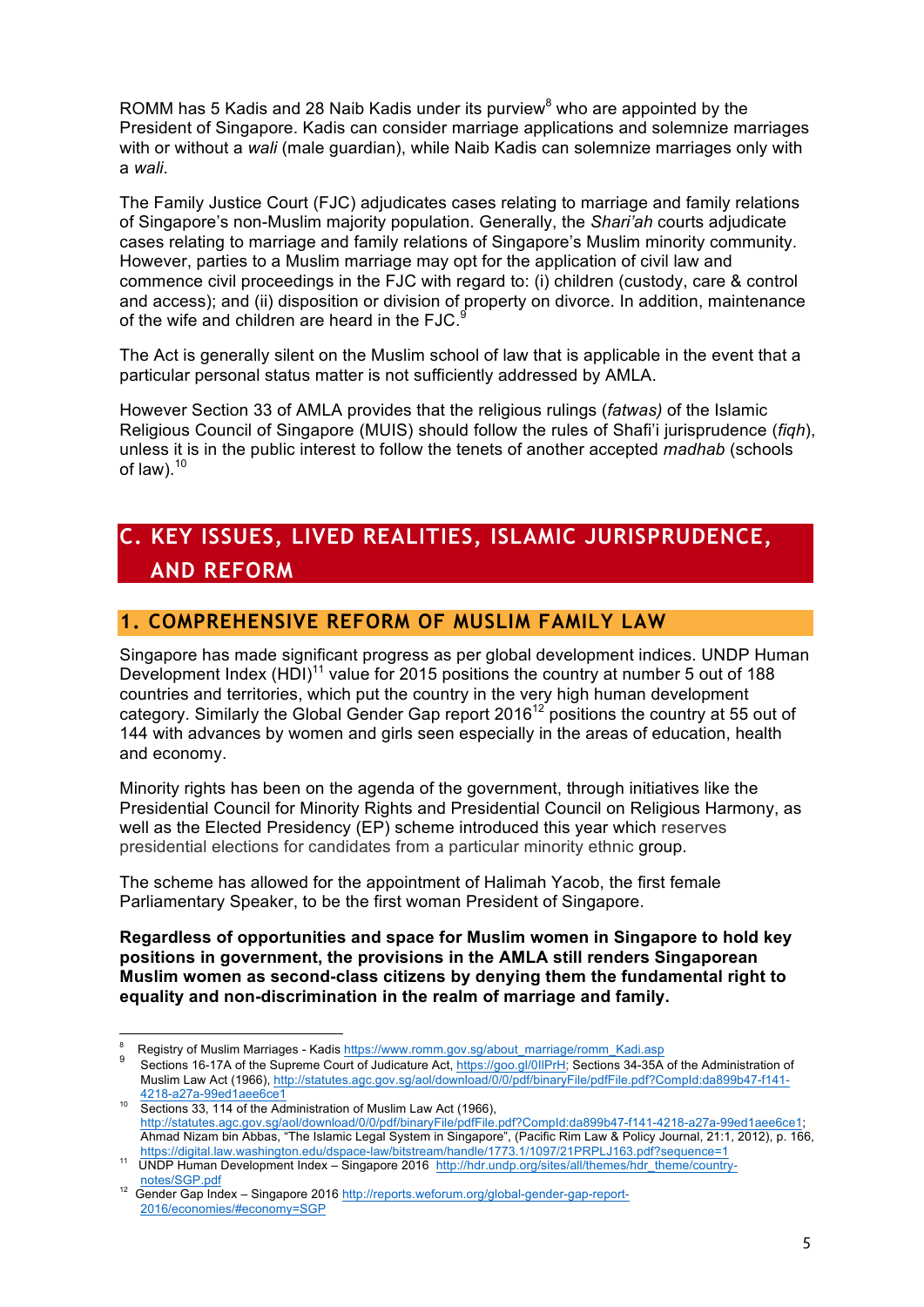**Not only does the AMLA contain discriminatory legal provisions, it also restricts key positions in the ROMM to men only, despite changing ground realities.** 

The Government of Singapore in its 2015 State Party Report to the CEDAW Committee stated that AMLA has been amended for closer alignment with civil law. According to the report:

- *'Muslim women and men can opt to pursue some matters in the Family Court instead of the Shari'ah Court. These include divorce-related matters such as custody of children and disposition or division of property;*
- *The enforcement of Shari'ah Court orders has been made easier with the elimination of the need to register the order with the District Court before it becomes enforceable. Thus, like non-Muslim women, Muslim women may commence enforcement proceedings at the Family Justice Court without any prior registration; and*
- *Aggrieved parties may lodge a Magistrate's complaint at the Family Justice Court for breach of Shari'ah Court orders, which is punishable upon conviction with a maximum sentence of six months' imprisonment.*

The report also stated that MUIS is tasked with monitoring developments of Muslim laws; and the Fatwa Committee of MUIS meets regularly to discuss points of Muslim law, review current practices and recommends new measures to ensure that Muslim laws and practices in Singapore remain progressive'.

> Singapore State party report, U.N. Doc. CEDAW/C/SGP/5 (2015), http://www.ohchr.org/en/hrbodies/cedaw/pages/cedawindex.aspx

#### **RESPONSE TO STATE REPORT**

The amendments specified by the government fail to address all legal inequalities as other provisions in the AMLA render Muslim women as unequal to their husbands in entering and leaving marriages. For instance, Section 46 of the Women's Charter states that upon solemnization of their marriage, a husband and wife will be mutually bound to cooperate with each other in safeguarding the interests of the marriage and in caring and providing for the children; they will also have equal rights in the running of the matrimonial household.<sup>13</sup> The AMLA however does not contain an equivalent provision.

As per Musawah's documentation and research into Muslim family laws in 31 countries, while the AMLA of Singapore has comparatively better provisions and procedures with regard to Muslim women's rights than some other countries, several key provisions in the AMLA also do not measure up to the more progressive practices in other Muslim countries like Algeria, Morocco and Turkey.

Given Singapore's national progress towards gender equality, the government is in the best position to **introduce comprehensive reforms to the AMLA** in order to guarantee that Muslim women and men have equal rights with regard to marriage and family. It is time for the State party to summon its political will and refer to new progressive scholarship and activism towards equality and justice in the Muslim world and end the use of Islam to justify discrimination against Muslim women.

<sup>&</sup>lt;sup>13</sup> Sections 46 of the Women's Charter (1961), http://statutes.agc.gov.sg/aol/download/0/0/pdf/binaryFile/pdfFile.pdf?CompId:f970e7b1-2a7b-49ec-b760-061d1a85888c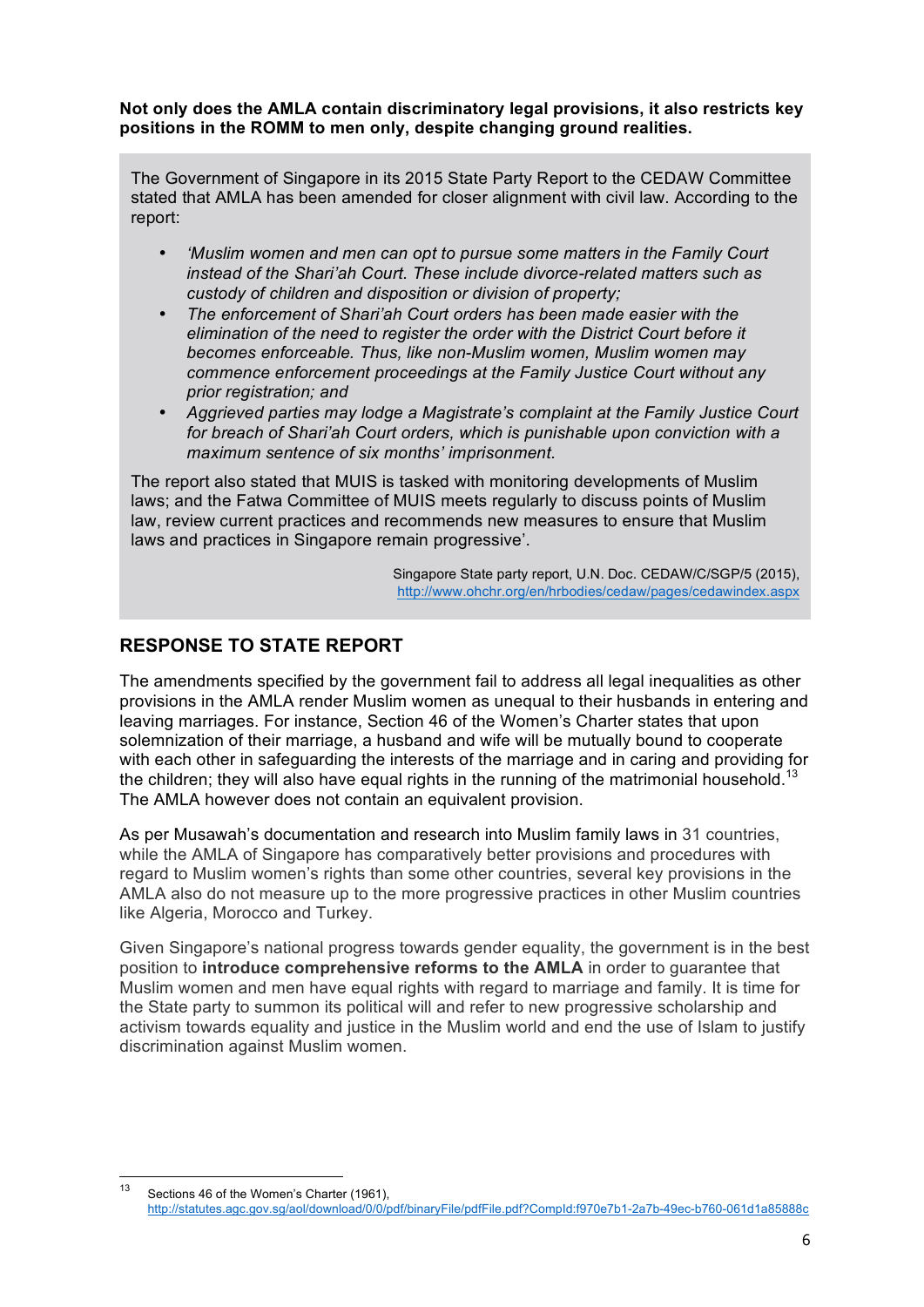#### **RECOMMENDATIONS**

**We recommend the CEDAW committee to urge the State party to:** 

- v **Reform the AMLA with a new family law that grants husband and wife equal rights and responsibilities in marriage, within a legal framework that recognizes marriage as a partnership of equals;**
- v **Remove remaining reservations on Article 2 and Article 16;**
- v **Ensure consultations especially with Muslim women in the reform process, taking into consideration experiences and challenges with regard to provisions in AMLA and practices in Kadi courts;**
- v **Ensure mandatory gender sensitivity training for officers in MUIS, ROMM and** *Shari'ah* **courts.**

#### **AMLA REFORM TOWARDS A FRAMEWORK OF EQUALITY & JUSTICE**

Musawah advocates for its four-pronged **Framework for Action** to reform Muslim family laws. We believe equality and justice is possible by grounding the arguments for equality and justice in (1) Islamic jurisprudence and legal concepts (2) national laws and constitutional guarantees of equality, (3) contemporary lived realities, and (3) international human rights standards.

Musawah asserts that discriminatory laws and practices, even those justified in the name of religion, can and should be changed to ensure equality and justice for women.

Juristic tools and concepts exist within Islamic legal theory that can be used to reform discriminatory Muslim laws:

**First**, there is a distinction between what the State party calls *Shari'ah*, the revealed way, and *fiqh*, jurisprudence and human understanding of the *Shari'ah*. Much of what is deemed to be 'Islamic law' by the State party, and what is practiced in its Kadi's Courts today are in fact, *fiqh –* jurisprudence*.* It is not divine law. It is human-made, fallible and changeable.

**Second**, Muslim jurists have always considered legal rulings related to marriage and family as social and contractual matters, not spiritual or devotional matters. As such these rulings have always been open to reform, given changing times and circumstances.



**Third**, diversity of opinion has always been accepted and celebrated in the Muslim legal tradition. This led to multiple schools of law, with Singapore following the Shafi'i school. Principles such as *maslahah* (public interest), and *istihsan* (choosing the best opinion among many) must be used to meet the demands of equality and justice today.

**Fourth**, laws or amendments introduced in the name of *Shari'ah* and Islam must reflect the values of equality, justice, love, compassion and mutual respect among all human beings. These values exist in the Qur'an and the Muslim legal tradition, and they correspond with contemporary human rights principles.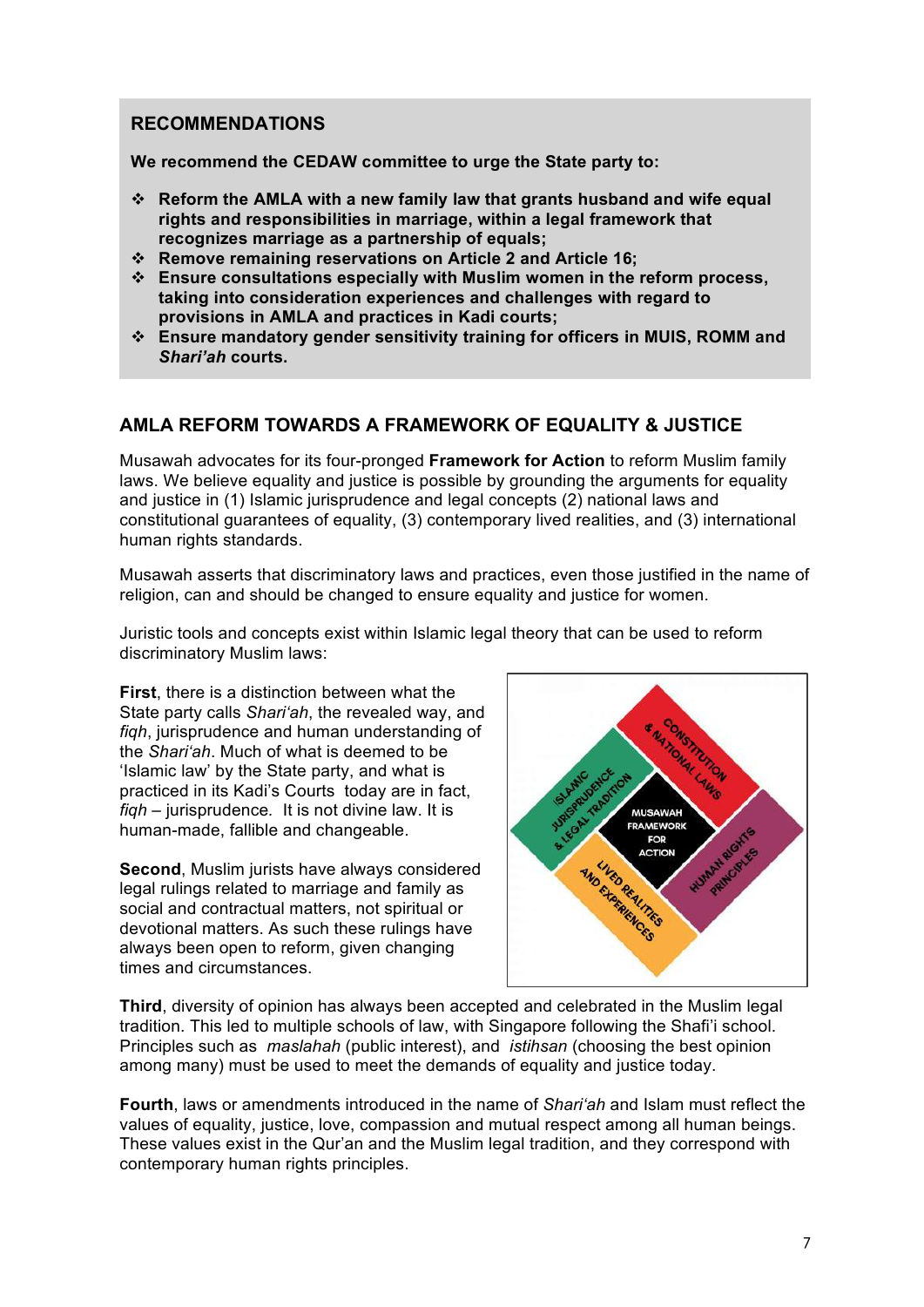These rights-based principles and scholarship that exist within Islam, the State party constitutional provision that recognizes equality and non-discrimination, and most importantly, the changing realities of women's lives today in Singapore, necessitate the urgent need for reform. The "personal and religious laws" that the State party refers to in order to justify its reservations and non-compliance with its treaty obligations are in fact human-made laws that can, and must be changed to reflect changing times and circumstances. The disconnect between law and reality must end.

#### **EQUALITY OF SPOUSES IN MARRIAGE**

#### POSITIVE DEVELOPMENTS IN MUSLIM FAMILY LAW GLOBALLY

## **TURKEY**

**ALGERIA** 

**Under the Constitution and the** Civil Code, the family is based on equality between spouses

The Family Code requires each spouse to cohabitate in harmony, mutual respect and kindness, contribute jointly to the preservation of the family's interests, the protection of their children and the provision of a sound education for them and mutually agree in the management of the family's affairs, including the spacing of births.

## **MOROCCO**

The Family Code (Moudawana) recognises marriage as a partnership of equals and specifies the 'mutual rights and duties' between spouses which includes: (i) cohabitation, mutual respect, affection and the preservation of the family interest; (ii) both spouses assuming the responsibility of managing and protecting household affairs and the children's education; and (iii) consultation on decisions concerning the management of family affairs.

## **2. MALE-ONLY POSITIONS**

#### **CRITICAL INFORMATION**

Despite national level progress of Muslim women in leadership positions, the AMLA restricts key positions and professions within the Registry of Muslim Marriages – those of marriage registrars, Kadis and Nabi Kadis - to men only, thus excluding qualified women solely on the basis of gender.

Section 90 of the AMLA 'Appointment of Registrar of Muslim Marriages' states that - '*The President of Singapore may appoint either by name or office any male Muslim of good character and position and of suitable attainments to be the Registrar of Muslim Marriages*'.

Similarly, under section 91 'Appointment of Kadis and Naib Kadis' the Act states that - '…*President of Singapore may appoint suitable male Muslims of good character and position and of suitable attainments to be Kadis or Naib Kadis'*.

As per the AMLA, the President of Singapore also appoints the President, Chief Executive and other members of MUIS (Islamic Religious Council of Singapore), as well as the Mufti of Singapore who also heads the Legal Commission of MUIS.

#### **It is noteworthy to mention that the first woman President of Singapore, who is also a Muslim, will be appointing men to positions that she herself is legally barred from holding, on the basis of her gender.**

However according to local advocates in practice, despite gender exclusions, there are women in positions of Registrar, Deputy Registrar and more recently a female judge was appointed to the *Shari'ah* Court.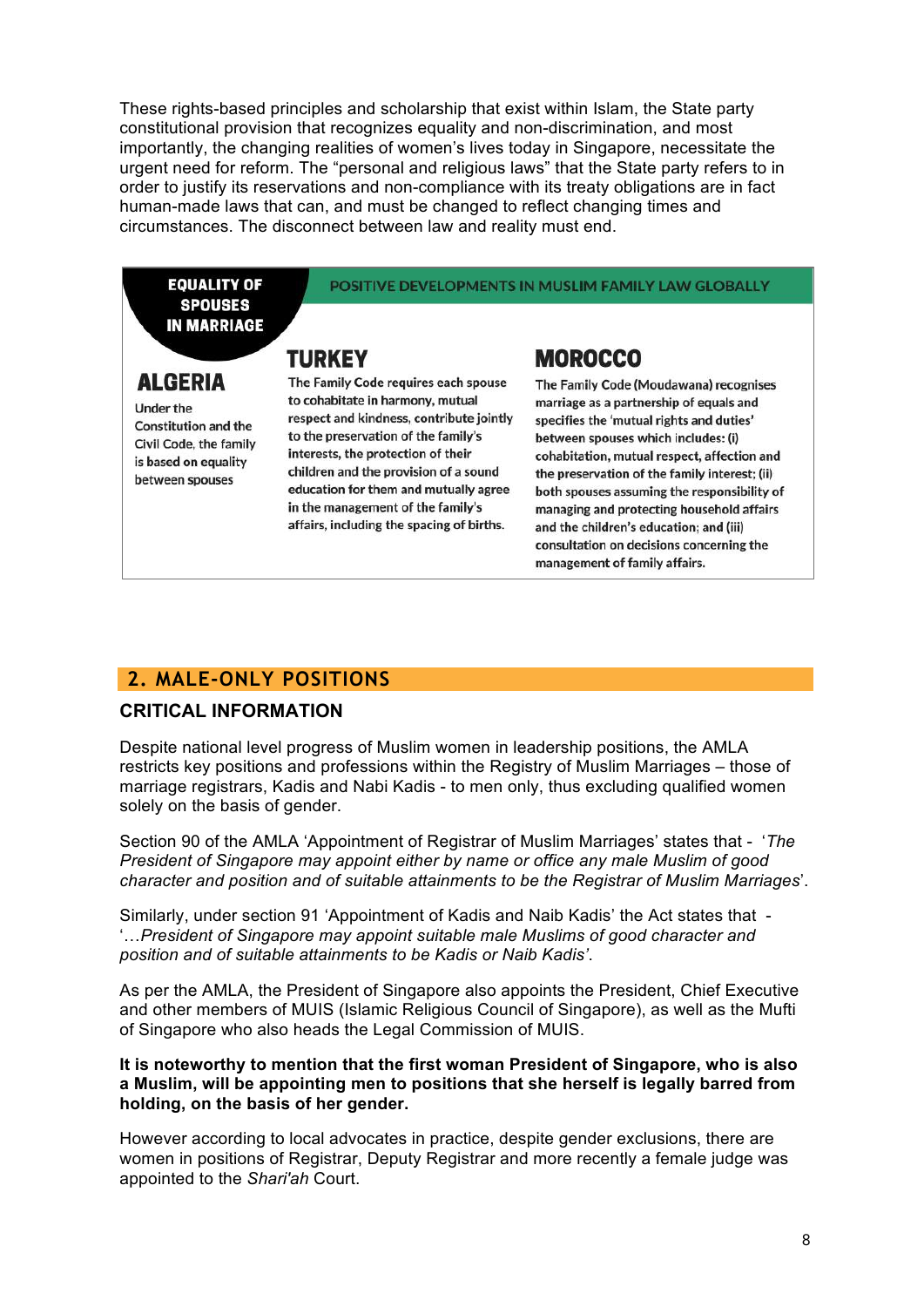There are already Muslim women judges in the civil courts, including the Family Justice Court system. Therefore the prohibition in the AMLA does not reflect the practical realities on the ground. Given the risk that at any point in time, there is a legal basis to exclude women from these positions, this anomaly in the AMLA must be amended.

#### **RECOMMENDATIONS**

- v **Reform the AMLA to remove the prohibition of qualified women from all positions within the** *Shari'ah* **system;**
- v **Introduce gender sensitivity training for Kadis and Naib Kadis.**

| <b>AS JUDGES</b>                                                                                                       | <b>ARGUMENTS USED:</b>                                                                                                                                                                                                                       |
|------------------------------------------------------------------------------------------------------------------------|----------------------------------------------------------------------------------------------------------------------------------------------------------------------------------------------------------------------------------------------|
| <b>MALAYSIA, PAKISTAN,</b>                                                                                             | • Upholding constitutional guarantees of equality<br>and non-discrimination                                                                                                                                                                  |
| TUNISIA, MOROCCO, EGYPT,<br><b>INDONESIA, PALESTINE,</b>                                                               | • The Quran does not prohibit women from<br>becoming judges                                                                                                                                                                                  |
| <b>LIBYA, SUDAN, ISRAEL</b><br>have no prohibition for Muslim<br>women becoming judges in<br>Islamic / Shari'ah courts | • Reasons to disqualify women based on biology,<br>inability to make decisions/give judgements or<br>to be witnesses have been debunked through<br>science, lived realities and progressive<br>interpretation of historical events and texts |
|                                                                                                                        | • There are examples of Muslim women holding<br>positions of leadership in Islamic history                                                                                                                                                   |
|                                                                                                                        | • Women holding positions in family courts in<br>turn improves women access to justice                                                                                                                                                       |

## **3. WOMEN'S CONSENT AND CAPACITY TO ENTER MARRIAGE**

#### **CRITICAL INFORMATION**

Regardless of their age, both prospective brides and grooms must consent to the marriage. However a prospective bride still requires the consent of a male guardian (*wali*) to enter into marriage.14

When a woman does not have a *wali*, a Kadi may act as guardian in the absence of one. In addition, if the guardian of a prospective bride opposes the marriage on grounds that the Kadi considers to be unreasonable, the Kadi may solemnize the marriage.<sup>15</sup>

The requirement of the consent of a *wali* regardless of the age of the bride denies women full autonomy and rights as an individual to enter into a marriage out of her own free will and choice.

 <sup>14</sup> Section 95 of the Administration of Muslim Law Act (1966),

http://statutes.agc.gov.sg/aol/download/0/0/pdf/binaryFile/pdfFile.pdf?CompId:da899b47-f141-4218-a27a-99ed1aee6ce1<br>Section 95(3) of the Administration of Muslim Law Act (1966), http://statutes.agc.gov.sg/aol/download/0/0/pdf/binaryFile/pdfFile.pdf?CompId:da899b47-f141-4218-a27a-99ed1aee6ce1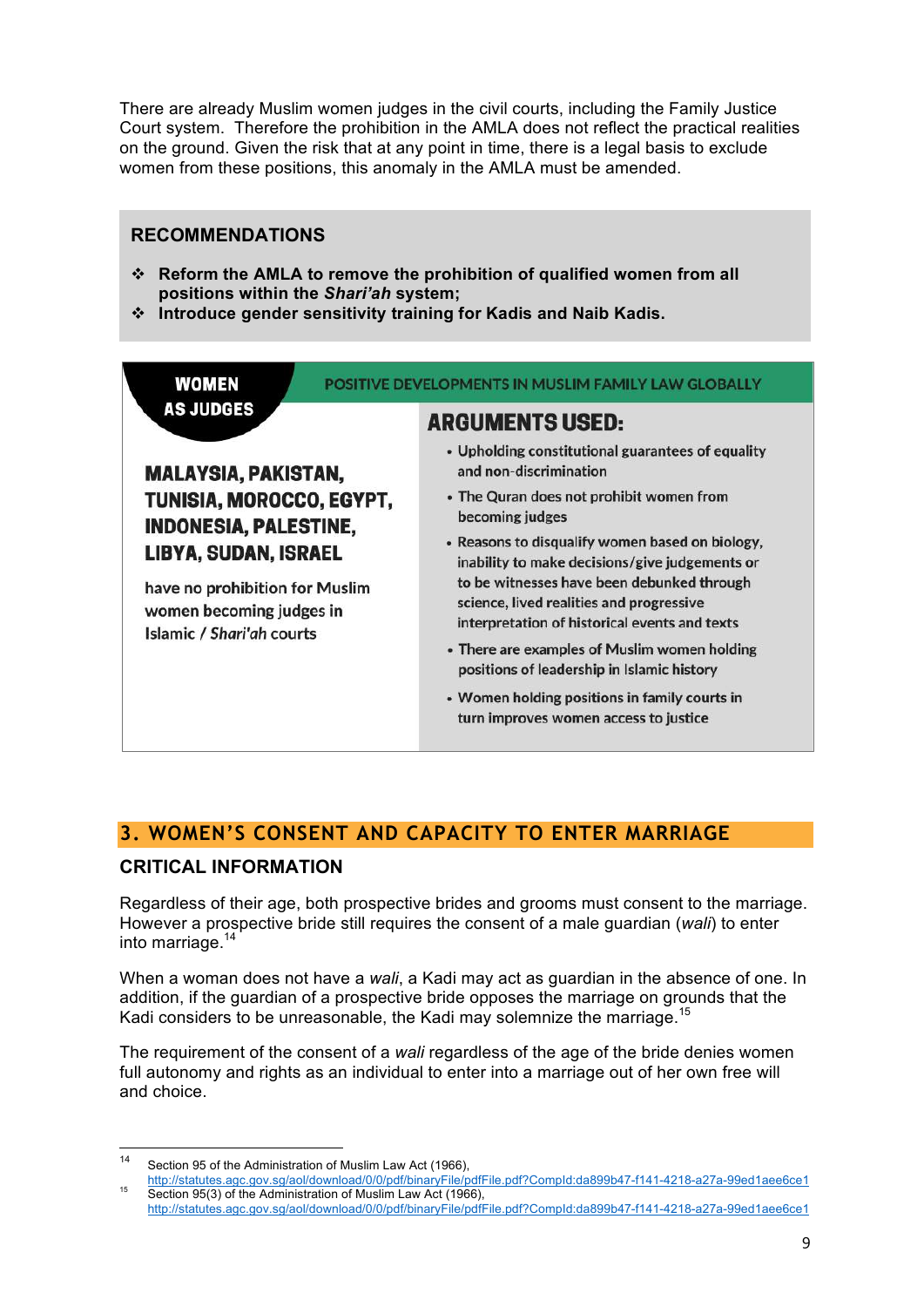It puts the onus of decision-making regarding the marriage, into male members of her family or an unrelated male Kadi, thereby perpetuating the discriminatory system of '*qiwamah*' or male guardianship over even adult women.

Women's lives and stories reveal that laws based on male authority and guardianship over women is untenable, unjust and discriminatory<sup>16</sup>. Far from creating harmony in marriage, these laws are the main causes of marital breakdown and violence against women and thus there is urgent need for reforms.

**MUSAWAH JUSTIFICATION FOR REFORM** 

The twin concept of male authority (giwamah) and male guardianship (wilayah) over women plays a central role in institutionalizing, justifying, and sustaining a patriarchal model of families in Muslim contexts.

**OUR'AN PROMOTES EOUALITY BETWEEN SEXES** 

Musawah contends that the very notion of male authority and guardianship over women is not in line with Qur'anic principles. The hierarchical understanding of giwamah and wilayah are juristic (figh) constructs shaped by gender ideology of classical Muslim scholars in the in the context of norms and practices prevalent in their times, where men's superiority and authority over women was the norm.

#### **RECOMMENDATION**

<u> 1989 - Jan Samuel Barbara, margaret e</u>

**We recommend the CEDAW committee to urge the State party to:** 

v **Ensure that Muslim women have equal right to enter into marriage on their own accord without permission of male guardian or Kadi.** 

| <b>CAPACITY TO</b><br>POSITIVE DEVELOPMENTS IN MUSLIM FAMILY LAW GLOBALLY<br><b>ENTER MARRIAGE</b> |                                                                                                                                                                 |  |
|----------------------------------------------------------------------------------------------------|-----------------------------------------------------------------------------------------------------------------------------------------------------------------|--|
|                                                                                                    |                                                                                                                                                                 |  |
| <b>WOMEN'S</b><br><b>EQUAL CAPACITY</b><br><b>TO ENTER</b>                                         | AFGHANISTAN, BAHRAIN (Shia), EGYPT, IRAQ, MOROCCO, TUNISIA, TURKEY:<br>The consent of a marital guardian (wali) is not required for adult brides<br>and grooms. |  |
| <b>INTO</b><br><b>MARRIAGES</b>                                                                    | BANGLADESH, PAKISTAN, SRI LANKA:<br>The consent of a wali is not required for Hanafi women who have<br>reached puberty.                                         |  |

<sup>16</sup> Musawah Women's Stories, Women's Lives: Male Authority in Muslim Contexts http://www.musawahlifestories.org/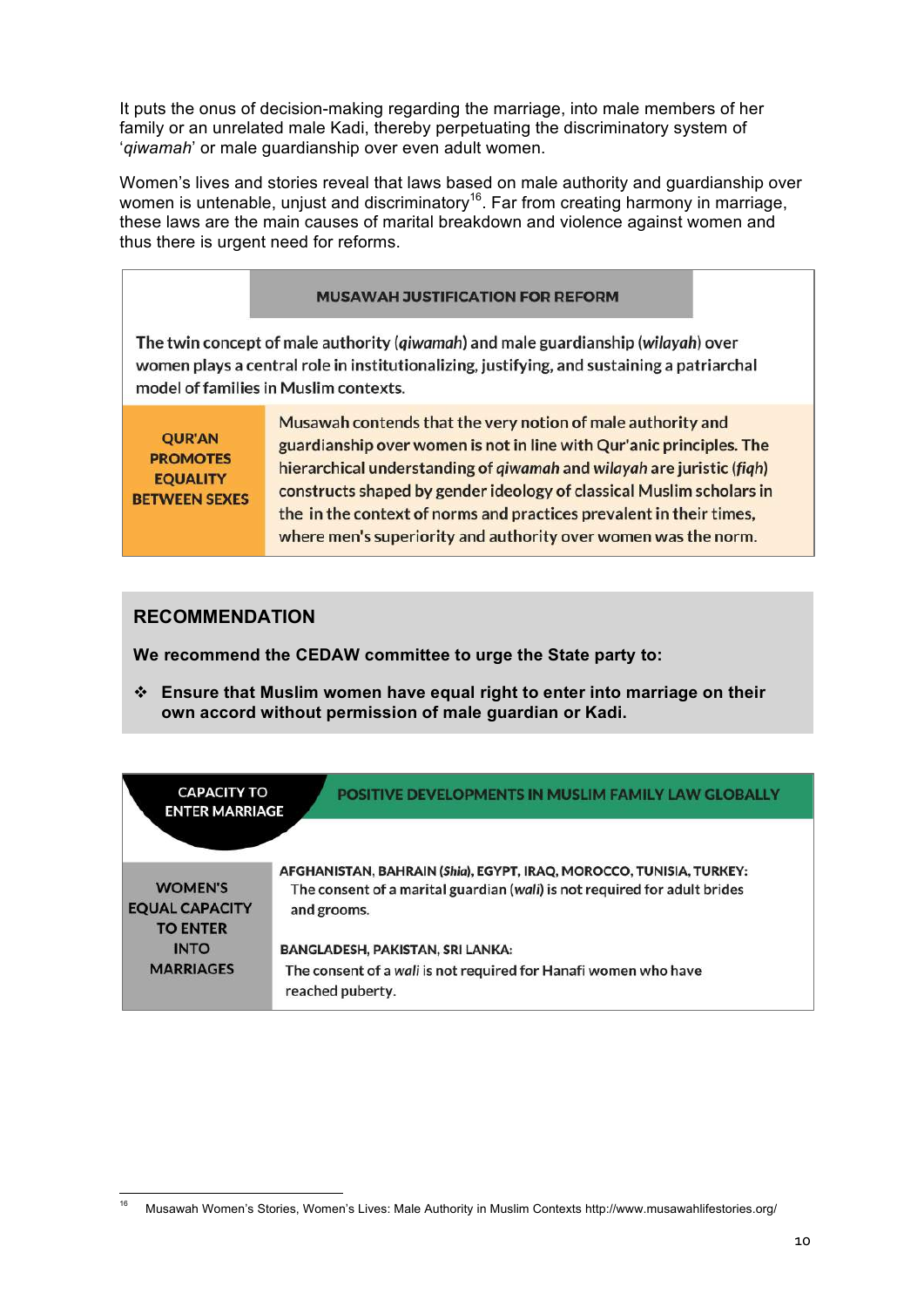### **4. EARLY AND CHILD MARRIAGE**

#### **CRITICAL INFORMATION**

The minimum legal age for marriage is 18 years for Muslim females and males as per Section 96(4) of AMLA. However, Section 96(5) provides that a Kadi may authorize the marriage of a girl below 18 years but has attained the age of puberty.<sup>17</sup> The law does not stipulate an absolute minimum age below which a marriage may not be authorized.

With regard to early and child marriage, the Government of Singapore in its 2015 State Party Report to the CEDAW Committee stated the following:

- *(16.23) The AMLA was amended in 2008 to raise the minimum age of marriage for Muslims from 16 to 18 years for both genders, in line with civil law. The AMLA allows a girl below 18 years old to get married only under special circumstances and with the Kadi's permission. Such marriages are rare and the number has dropped by 38% from 29 in 2009 to 18 in 2014.*
- *(16.24) The Government, in partnership with Malay Muslim organizations, continues to actively highlight the adverse implications of marrying at such a young age, through public education initiatives.*

Singapore State party report, U.N. Doc. CEDAW/C/SGP/5 (2015), http://www.ohchr.org/en/hrbodies/cedaw/pages/cedawindex.aspx

#### **RESPONSE TO STATE REPORT**

- If as claimed by the government, the numbers with regard to child marriage are low, then raising the minimum age of marriage for girls to 18 years, without any exceptions, will ensure that the law prevents the few cases that may occur regardless of the circumstances;
- In 2013, Singapore co-sponsored a Resolution<sup>18</sup> on Child, Early and Forced Marriage at the Human Rights Council (HRC) which recognizes child, early and forced marriage as a human rights violation that "*prevents individuals from living their lives free from all forms of violence" and negatively impacts the "right to education, and the highest attainable standard of health, including sexual and reproductive health*" 19
- This official position at the international level must be reflected at the national level and apply to all citizens, including the Muslim girl child. All children must equally enjoy the right to childhood and adolescence, education, health, and to lead a life free from all forms of violence.

<sup>&</sup>lt;u> 1989 - Jan Samuel Barbara, margaret e</u>

<sup>17</sup> Sections 96(4)-96(5) of the Administration of Muslim Law Act (1966),<br>http://statutes.agc.gov.sg/aol/download/0/0/pdf/binaryFile/pdfFile.pdf?Compld:da899b47-f141-4218-a27a-99ed1aee6ce1 18<br>Girls Not Brides – States adopt first ever resolution on child marriages at HRC http://www.girlsnotbrides.org/states-adopt-<br>first-ever-resolution-on-child-marriage-at-human-rights-council/

Girls Not Brides - States adopt first ever resolution on child marriages at HRC http://www.girlsnotbrides.org/states-adoptfirst-ever-resolution-on-child-marriage-at-human-rights-council/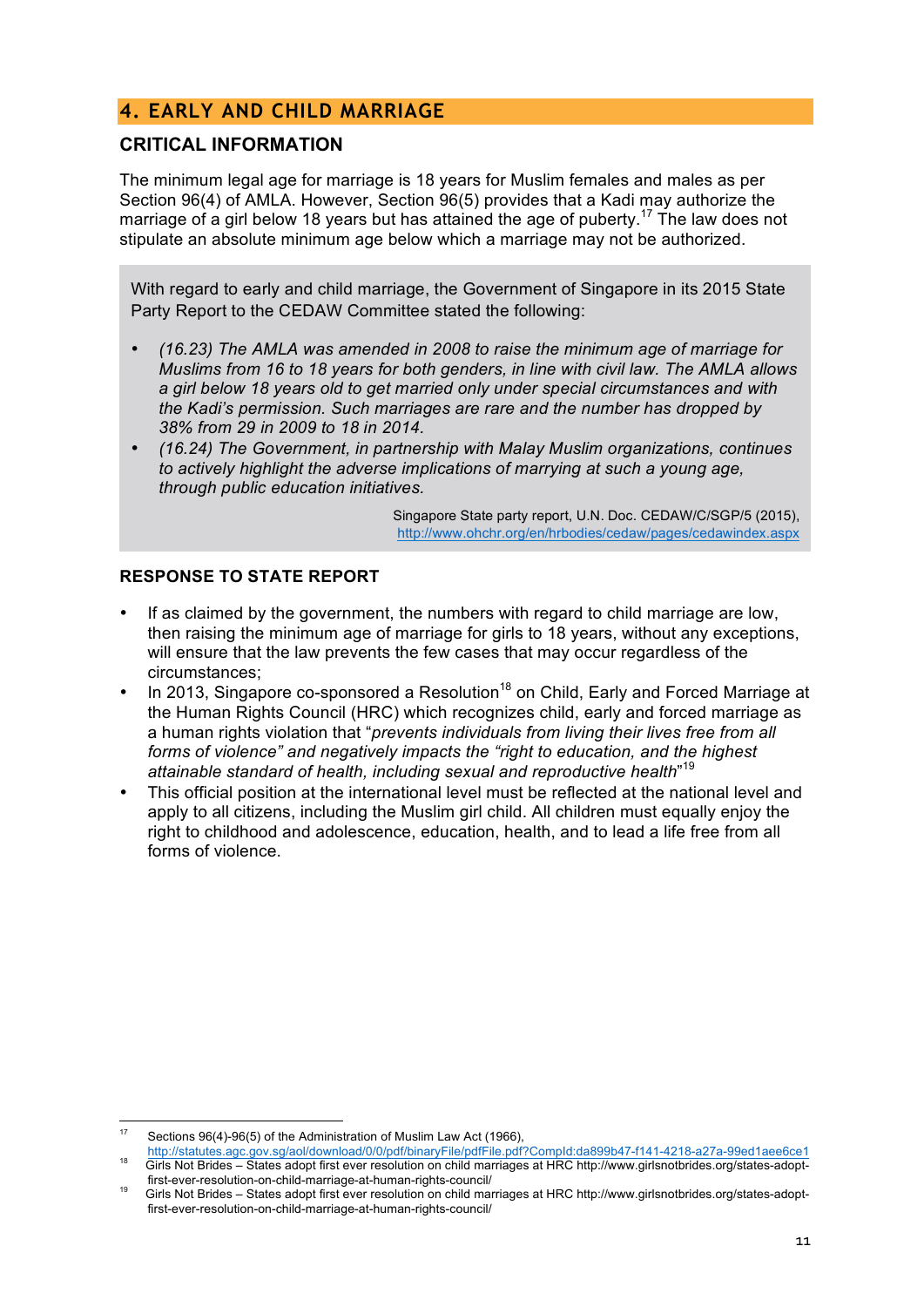#### **MUSAWAH JUSTIFICATION FOR REFORM**

Attempts to set and strictly enforce the minimum age of marriage at 18 for both men and women are often met with resistance from conservative religious authorities, who claim that this is 'un-Islamic.'

| <b>NEW HISTORICAL</b><br><b>EVIDENCE</b><br><b>NOW AVAILABLE</b>                                  | • Commonly, the example of the Prophet Muhammad's marriage to Aishah is used to justify<br>child marriage. The marriage was supposedly consummated when Aishah was nine years old.<br>. However, there are new studies asserting that Aishah was likely to have been 19 at the time<br>of her marriage (source: http://www.sistersinislam.org.my/news.php?item.997.41).<br>. The question arises as to why the Prophet's marriage to Aishah is used as a model, while his<br>marriage to Khadijah, a widow 15 years older than him, or his marriage to other widows and<br>divorcees, are ignored as exemplary practices. |
|---------------------------------------------------------------------------------------------------|---------------------------------------------------------------------------------------------------------------------------------------------------------------------------------------------------------------------------------------------------------------------------------------------------------------------------------------------------------------------------------------------------------------------------------------------------------------------------------------------------------------------------------------------------------------------------------------------------------------------------|
| <b>QUR'AN</b><br><b>STATES</b><br><b>CONDITION OF</b><br><b>PERSON FIT FOR</b><br><b>MARRIAGE</b> | . While the Qur'an does not provide any specification for the age of marriage, Surah an-Nisa'<br>4:6 requires that orphans should be of sound judgment before they marry.<br>• This indicates that a person must have sufficient judgment and maturity to marry.<br>• Equating the age of majority with the age of puberty and/or rationality (baligh), as is<br>traditionally done, forces adulthood on children under 18, even onto those who start<br>menstruating at the age of nine.<br>• The onset of puberty is no indication of sufficient maturity for marriage.                                                 |

## **RECOMMENDATIONS**

**We recommend the CEDAW committee to urge the State party to:** 

- v **Enforce 18 years as the absolute minimum age of marriage for Muslim girls and remove all legal loopholes that allow for exceptions;**
- v **Introduce and implement policies and programs that encourage and advance tertiary and higher educational opportunities for girls in communities vulnerable to early marriage;**
- v **Mandate Kadis and Naib Kadis to report cases of early marriage to the relevant authorities to take immediate action.**

**MINIMUM AGE** OF MARRIAGE POSITIVE DEVELOPMENTS IN MUSLIM FAMILY LAW GLOBALLY

**MINIMUM AGE OF MARRIAGE 18 (OR ABOVE) WITH NO EXCEPTIONS FOR MUSLIMS** 

EGYPT, UAE, MALDIVES, OMAN, KENYA, INDIA, PHILIPPINES, JORDAN, TUNISIA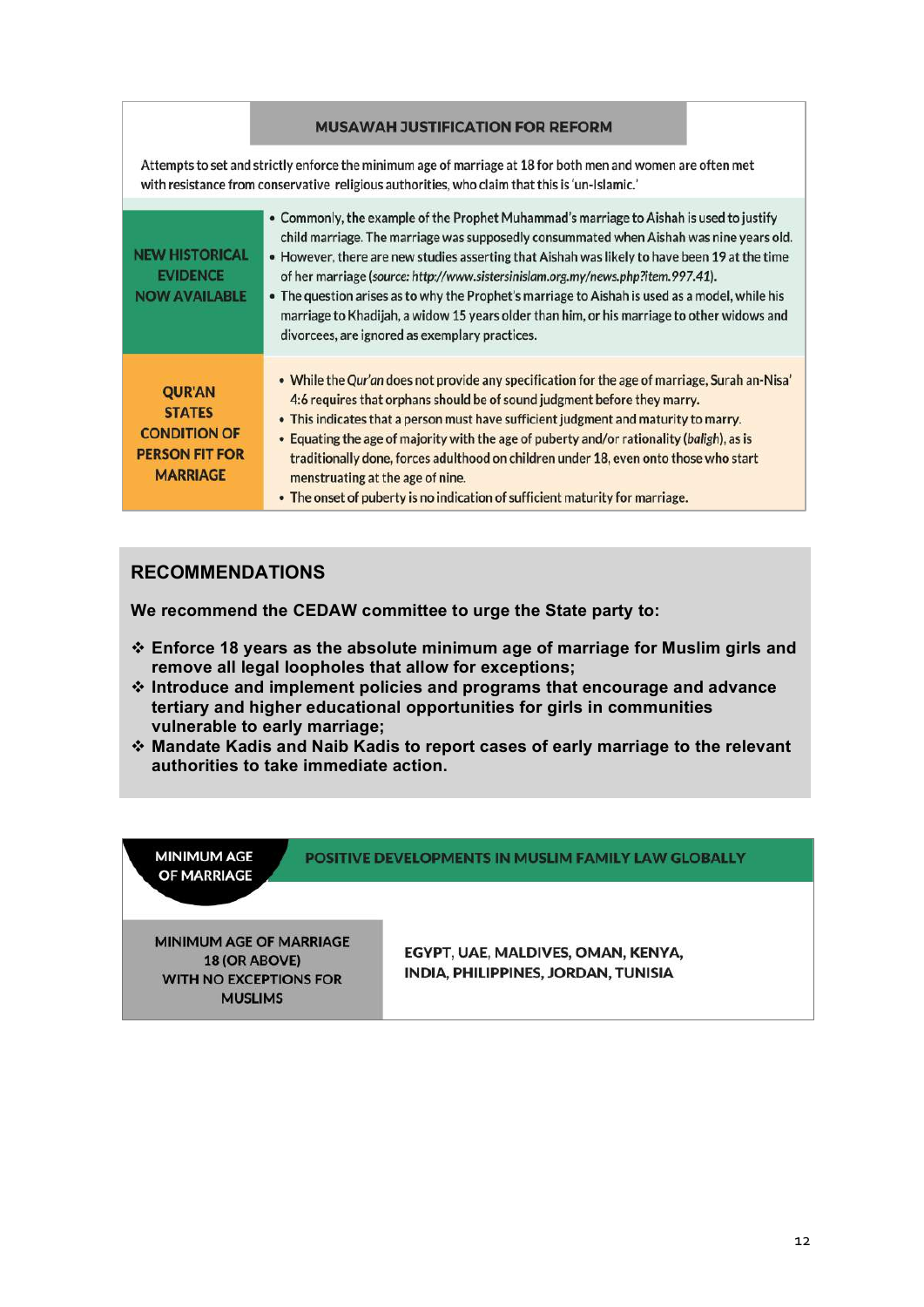## **5. POLYGAMY**

#### **CRITICAL INFORMATION**

Polygamy is a criminal offence for non-Muslims in Singapore. But as per the AMLA, a Muslim man may marry up to four wives at one time. He is required by law to seek the permission of the Kadi to enter into a polygamous marriage.<sup>20</sup>As per procedure, the Kadi must hold an inquiry and may require the prospective groom, the prospective wife and her *wali*, the existing wife or wives as well as any other relevant person to attend the inquiry and give any evidence. $^{21}$  The Kadi considers certain conditions, such as financial capacity and reasons of husband, prior to authorizing the marriage: $^{22}$ 

The Government of Singapore in its 2015 report to the CEDAW Committee explained that all applications for polygamous marriages are rigorously reviewed by ROMM. Only applicants deemed able to meet the stringent requirements are allowed to take a second wife. The first wife may voice her objection to ROMM. If the application is approved and the first wife is dissatisfied with ROMM's decision, she may go to the Appeal Board. Subsequent to the second marriage, the first wife may also file for divorce on the ground of her husband's inequitable treatment.

> Singapore State party report, U.N. Doc. CEDAW/C/SGP/5 (2015), http://www.ohchr.org/en/hrbodies/cedaw/pages/cedawindex.aspx

#### **RESPONSE TO STATE REPORT**

<u> 1989 - Johann Barn, mars ann an t-Amhain an t-Amhain an t-Amhain an t-Amhain an t-Amhain an t-Amhain an t-Amh</u>

- Based on official data, polygamous marriages are rare and constitute 0.3% of Muslim marriages registered from 2009 to 2014 (27 out of 27,992 marriages).<sup>23</sup>
- However, anecdotally, there appears to be more cases of illegal and unregistered polygamous marriages.
- According to information on the ground, there are some civil society programmes that seek to raise awareness among prospective brides to add a term in their marriage contracts that if their husbands marry a second wife without their permission, they are entitled to seek divorce in accordance with their marriage contracts.<sup>24</sup>
- However, this means that wives who do not want to be in plural marriages, have little choice other than divorce to object to her husband's decision to take a subsequent wife;
- The declining rate of polygamous marriages indicates that more Muslim couples are refraining from plural marriages and/or the practice is losing social acceptance;

According to local women's groups, unregistered polygamous marriages are common especially across national borders. Despite the need to get approval for subsequent marriages, Singaporean Muslim men bypass this procedure by marrying Muslim women

<sup>&</sup>lt;sup>20</sup> Section 96(3) of the Administration of Muslim Law Act (1966), http://statutes.agc.gov.sg/aol/download/0/0/pdf/binaryFile/pdfFile.pdf?CompId:da899b47-f141-4218-a27a-99ed1aee6ce1; Rule 5 of the Muslim Marriage and Divorce Rules, http://statutes.agc.gov.sg/aol/download/0/0/pdf/binaryFile/pdfFile.pdf?CompId:3b0d2473-a95f-4655-8521-f90e3d76a1d5;

Registry of Muslim Marriages, "Polygyny marriages", https://www.romm.gov.sg/about\_marriage/romm\_polygyny.asp 31 Section 95(3) of the Administration of Muslim Law Act (1966), http://statutes.agc.gov.sg/aol/download/0/0/pdf/binaryFile/pdfFile.pdf?CompId:da899b47-f141-4218-a27a-99ed1aee6ce1; Rule 5 of the Marriage and Divorce Rules,

http://statutes.agc.gov.sg/aol/download/0/0/pdf/binaryFile/pdfFile.pdf?Compld:3b0d2473-a95f-4655-8521-f90e3d76a1d5<br>Registry of Muslim Marriages, "Polygyny marriages", https://www.romm.gov.sg/about\_marriage/romm\_polygyny.as

<sup>&</sup>lt;sup>24</sup> Seminar on "Rethinking the Muslim Marriage Contract" co-organized by AWARE, the National University of Singapore's Department of Malay Studies and the Faculty of Arts and Social Sciences (Religion Cluster) and the Leftwrite Centre LLP held on 14 April 2012 at the National University of Singapore with speakers including Kyai Haji Hussien Muhammad, Dr Ziba Mir-Hosseini and Halijah Mohamad, http://www.aware.org.sg/2012/07/rethinking-the-muslim-marriage-contract/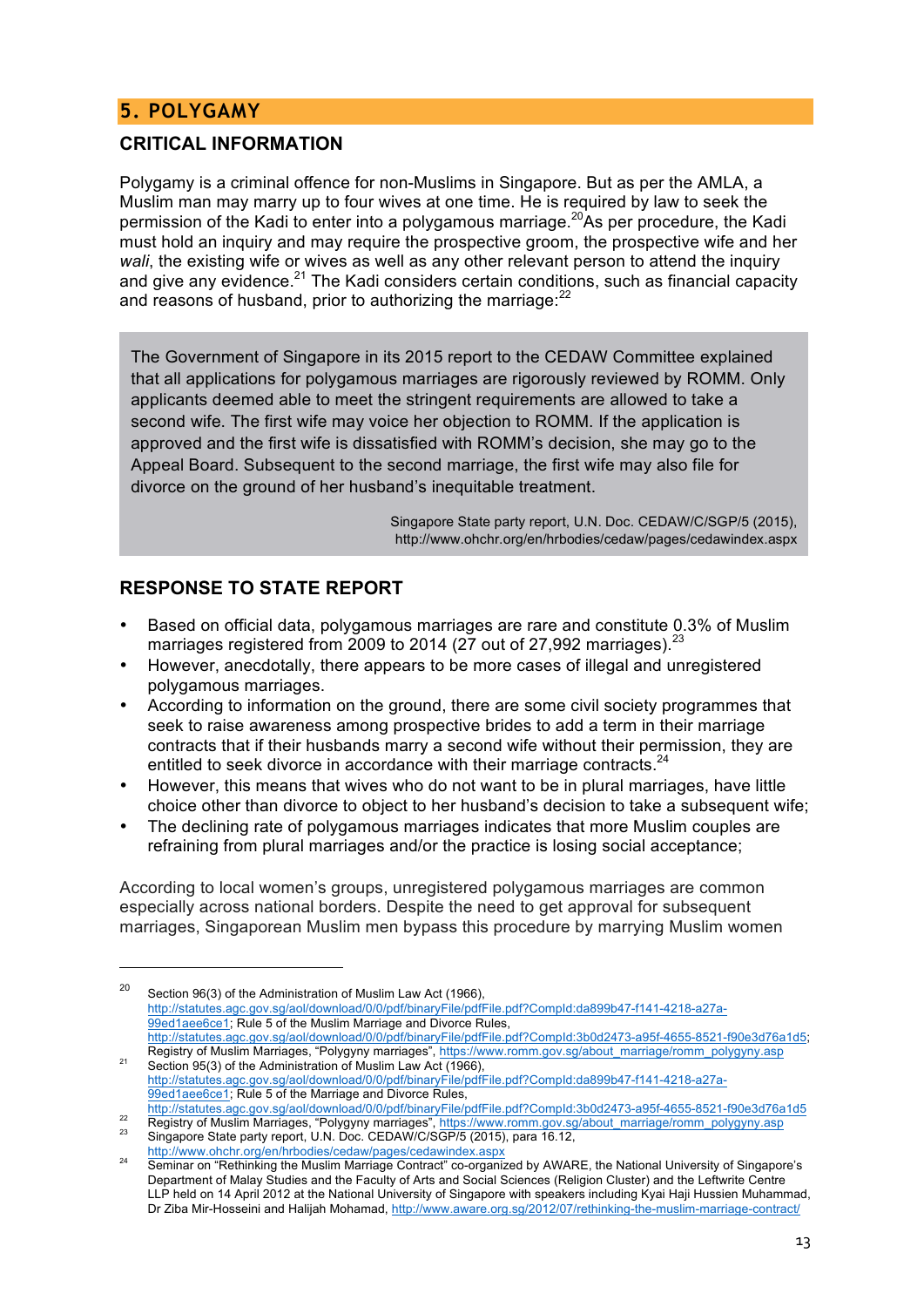from other countries such as Indonesia or Thailand, where approval is not needed. Husbands are often unable to maintain multiple wives and families and women are often cut off from maintenance and support. These non-registered marriages leave Muslim women and their children in highly vulnerable situations socially, financially and psychologically and there is little or no consequences on men.<sup>2</sup>

**Given the low rate of the practice and the negative impacts that polygamy has on Muslim women and children, Singapore is in an opportune position to eliminate the practice of polygamy completely.**

|                                                     | <b>MUSAWAH JUSTIFICATION FOR REFORM</b>                                                                                                                                                                                                                                                                                                                                                                                                                                                                                                                                                             |
|-----------------------------------------------------|-----------------------------------------------------------------------------------------------------------------------------------------------------------------------------------------------------------------------------------------------------------------------------------------------------------------------------------------------------------------------------------------------------------------------------------------------------------------------------------------------------------------------------------------------------------------------------------------------------|
|                                                     | Musawah believes Islam promotes monogamy and only permits polygamy as an alternative in exceptional<br>circumstances. Surah an-Nisa' 4:3 in the Qur'an states: 'If you fear that you shall not be able to deal justly with the orphans,<br>marry women of your choice, two, or three, or four; but if you fear that you shall not be able to deal justly [with your wives] then<br>marry only one That will be more suitable, to prevent you from doing injustice'.                                                                                                                                 |
| <b>QUR'AN</b><br><b>PROMOTES</b><br><b>MONOGAMY</b> | . When the Qur'an was revealed, it imposed limitations upon the pre-Islamic practice of polygamy.<br>• The verse in Surah an-Nisa' that allows polygamy if a man can treat all his wives justly was<br>revealed after a battle which had resulted in many men being killed, leaving behind war widows<br>and orphans.<br>. As men were breadwinners in that society, the widows found it difficult to provide for their<br>children. It was in this context that polygamy was tolerated in Islam: to provide for the welfare of<br>widows and the orphaned children.                                |
| <b>CHALLENGING</b><br><b>POLYGAMY</b>               | . Polygamy is not an intrinsically 'Islamic' practice, as some Muslims believe.<br>. Polygamy was a practice that existed in various civilizations, religions, and cultures in many<br>parts of the world until it was abolished by law as governments acknowledged the injustices it<br>inflicted on women and children.<br>. Tunisia has forbidden polygamy on the ground that it is impossible for a man to deal justly with<br>more than one wife. Thus, the continuum of reform suggests that polygamy should be even more<br>restricted than it was in the situation discussed in the Qur'an. |

### **RECOMMENDATIONS**

<u> 1989 - Jan Samuel Barbara, margaret e</u>

**We recommend the CEDAW committee to urge the State party to:** 

- v **Amend AMLA to prohibit polygamy by Singaporean Muslim men, following examples of other Muslim countries which have abolished the practice in the best interest of family well-being;**
- v **Alternately provide a model, standard marriage contract with options for the couple to prohibit polygamy within the marriage and for a wife to explicitly enunciate a monogamous marriage.**



<sup>25</sup> SaSa meeting 17 April 2016 organized by AWARE: '*Single and Single Again; A safe space for Malay women who are not or have never been married'*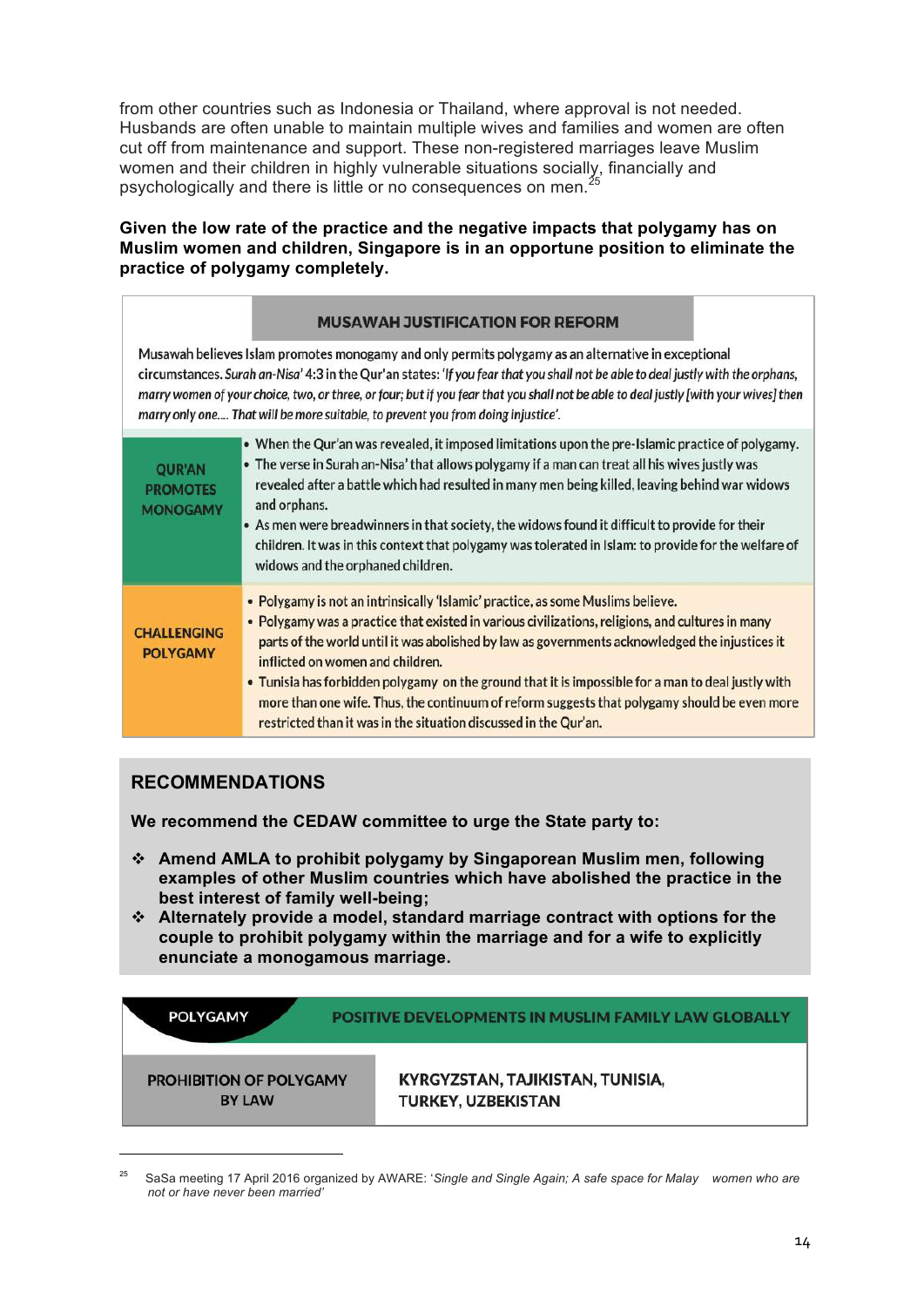## **6. DIVORCE RIGHTS**

#### **CRITICAL INFORMATION**

AMLA provides for four different mechanisms for divorce, which differ on the basis of gender. While husbands are entitled to unilateral repudiation (*talak*) without conditions, a wife can only divorce based on certain conditions. The four main types of divorce are as follows:

#### **(i) Unilateral repudiation (***talak* **or** *talaq***)**

A husband may unilaterally repudiate the marriage without conditions or reasons. Procedurally, section 102(5) of AMLA requires both the husband and wife to appear personally before the *Shari'ah* Court within seven days of the pronouncement of the *talaq*  to apply for divorce.<sup>26</sup>

Unilateral talaq divorce heightens the vulnerable position of women and children in the family. The husband's right to terminate a marriage without any legitimate reason coupled with the legal practice of polygamy means Muslim women live in a perpetual state of uncertainty and insecurity in their married life. This threatens family stability and well-being.

#### **(ii) Conditional divorce (***cerai taklik)*

A Muslim woman may apply for a *cerai taklik* divorce only when any of the conditions stipulated in the *taklik (marriage contract)* at time of or after her marriage is violated. She may apply to the Court to declare that such divorce has taken place.

#### **(iii) Judicial divorce** *(fasakh)*

The AMLA gives valid grounds for seeking a judicial divorce by a wife. These include: (a) failure to provide maintenance for more than three months; (b) insanity or incurable or severe illness; (c) continuing impotence; (d) imprisonment of more than three years; (e) failure to perform his martial obligations with his wife for more than one year without reasonable cause. In addition, a wife may seek divorce on the basis that her husband treats her with cruelty, which includes assault, adultery and failure to maintain (among few other conditions).

It is a concern that in all judicial divorce cases initiated by women, including those based on a husband's purported cruel treatment, a wife's testimony alone is insufficient to prove grounds for divorce.<sup>27</sup> Both conditional and judicial divorces require some form of admissible evidence to be produced by women.

According to local advocates admissible evidence includes police reports, protection order, medical report, Private Investigator's report and default of maintenance payments ordered by Family Courts. Usually in cases of husband's failure to provide maintenance or desertion of wife for more than four months, evidence of two male witnesses (usually family members) has also been accepted by the court.

It is a concern for Musawah that women who do are unable to provide documented evidence, such as in instances of verbal, psychological or spiritual abuse, may face additional challenges in proving wrongdoing of husbands.

<sup>&</sup>lt;sup>26</sup> Section 102(5), 130(2) of the Administration of Muslim Law Act (1966),

http://statutes.agc.gov.sg/aol/download/0/0/pdf/binaryFile/pdfFile.pdf?CompId:da899b47-f141-4218-a27a-99ed1aee6ce1<br>Section 49(4) of the Administration of Muslim Law Act (1966), http://statutes.agc.gov.sg/aol/download/0/0/pdf/binaryFile/pdfFile.pdf?CompId:da899b47-f141-4218-a27a-99ed1aee6ce1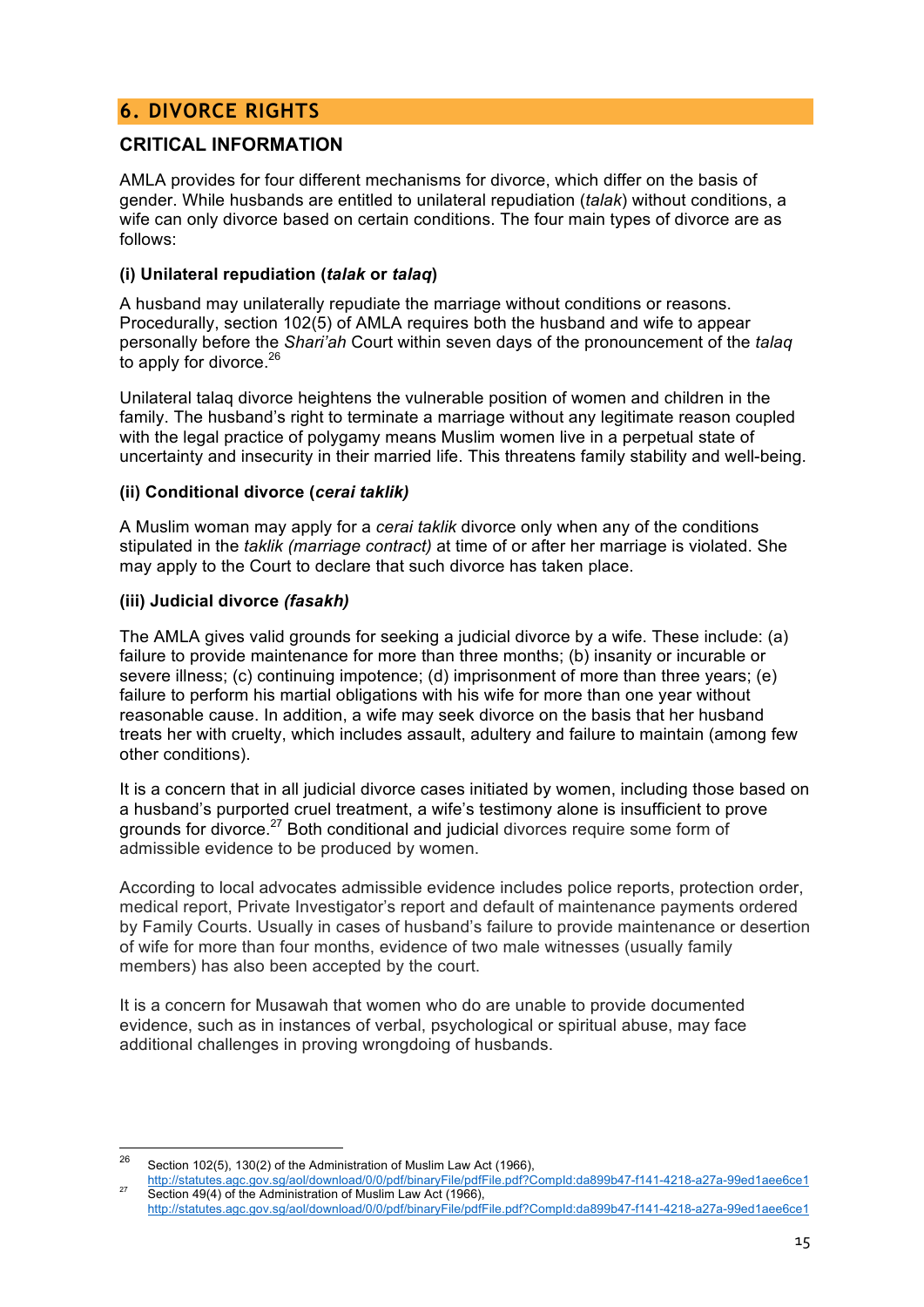#### **(iv) Redemptive divorce (***khul'***)**

A wife may seek redemptive divorce (*khul'*), whereby she is granted a divorce in exchange for a mutually-agreed compensation to be paid to the husband. If the husband refuses the divorce, the court will appoint a panel of two arbitrators (*hakam*) to reconcile the couple. If the reconciliation process fails, the wife will be granted a divorce.<sup>28</sup>

#### **MUSAWAH JUSTIFICATION FOR REFORM**

It is cruel and unjust to continue to allow men the right to divorce their wives at will. Given today's realities and contemporary conceptions of justice, the urgent necessity to provide equal and just grounds for divorce to both men and women must be undertaken.

| <b>QU'RAN</b><br><b>PROMOTES</b><br><b>JUST &amp; FAIR</b><br><b>DIVORCE</b> | • The man's unilateral right to divorce his wife at will contradicts Qur'anic teachings, and<br>specifically the message of kindness, justice, fairness and to do what is right and good.<br>. The Qur'an calls on parties to the marriage to 'either hold together on equitable terms<br>(ma'ruf), or separate with kindness (ihsan)' (Surah al-Baqarah 2:229).<br>. The proceedings for arbitration and mediation in Surah an-Nisa' 4:35 place both spouses<br>on an equal footing: 'If you fear a breach between a married couple appoint (two) arbiters, one<br>from among his people, and the other from among her people.' |
|------------------------------------------------------------------------------|----------------------------------------------------------------------------------------------------------------------------------------------------------------------------------------------------------------------------------------------------------------------------------------------------------------------------------------------------------------------------------------------------------------------------------------------------------------------------------------------------------------------------------------------------------------------------------------------------------------------------------|
|------------------------------------------------------------------------------|----------------------------------------------------------------------------------------------------------------------------------------------------------------------------------------------------------------------------------------------------------------------------------------------------------------------------------------------------------------------------------------------------------------------------------------------------------------------------------------------------------------------------------------------------------------------------------------------------------------------------------|

#### **RECOMMENDATIONS**

**We recommend the CEDAW committee to urge the State party to:** 

- v **Abolish the husband's right to unilateral divorce (***talaq***);**
- v **Reform AMLA to ensure that men and women have equal rights to divorce, including the grounds for divorce and standards of proof;**
- v **In the event of the continuing practice of** *khul'* **divorce, grant wives the right to obtain a** *khul'* **divorce without agreement of the husband.**

| POSITIVE DEVELOPMENTS IN MUSLIM FAMILY LAW GLOBALLY<br><b>DIVORCE</b> |                                                                                                                                                                                                                   |  |
|-----------------------------------------------------------------------|-------------------------------------------------------------------------------------------------------------------------------------------------------------------------------------------------------------------|--|
| <b>EQUAL RIGHT</b><br><b>TO DIVORCE</b>                               | <b>TUNISIA, TURKEY:</b><br>All divorces must go through the court. The grounds for divorce are equally available to<br>both spouses. Divorce through unilateral repudiation (talaq) by husband is not recognized. |  |
| <b>KHUL'</b><br><b>DIVORCE</b>                                        | <b>ALGERIA</b><br>A wife can obtain a khul' divorce in court without the consent of the husband upon<br>payment of compensation.                                                                                  |  |

<sup>&</sup>lt;sup>28</sup> Sections 47(4)-47(5), 50 of the Administration of Muslim Law Act (1966), http://statutes.agc.gov.sg/aol/download/0/0/pdf/binaryFile/pdfFile.pdf?CompId:da899b47-f141-4218-a27a-99ed1aee6ce1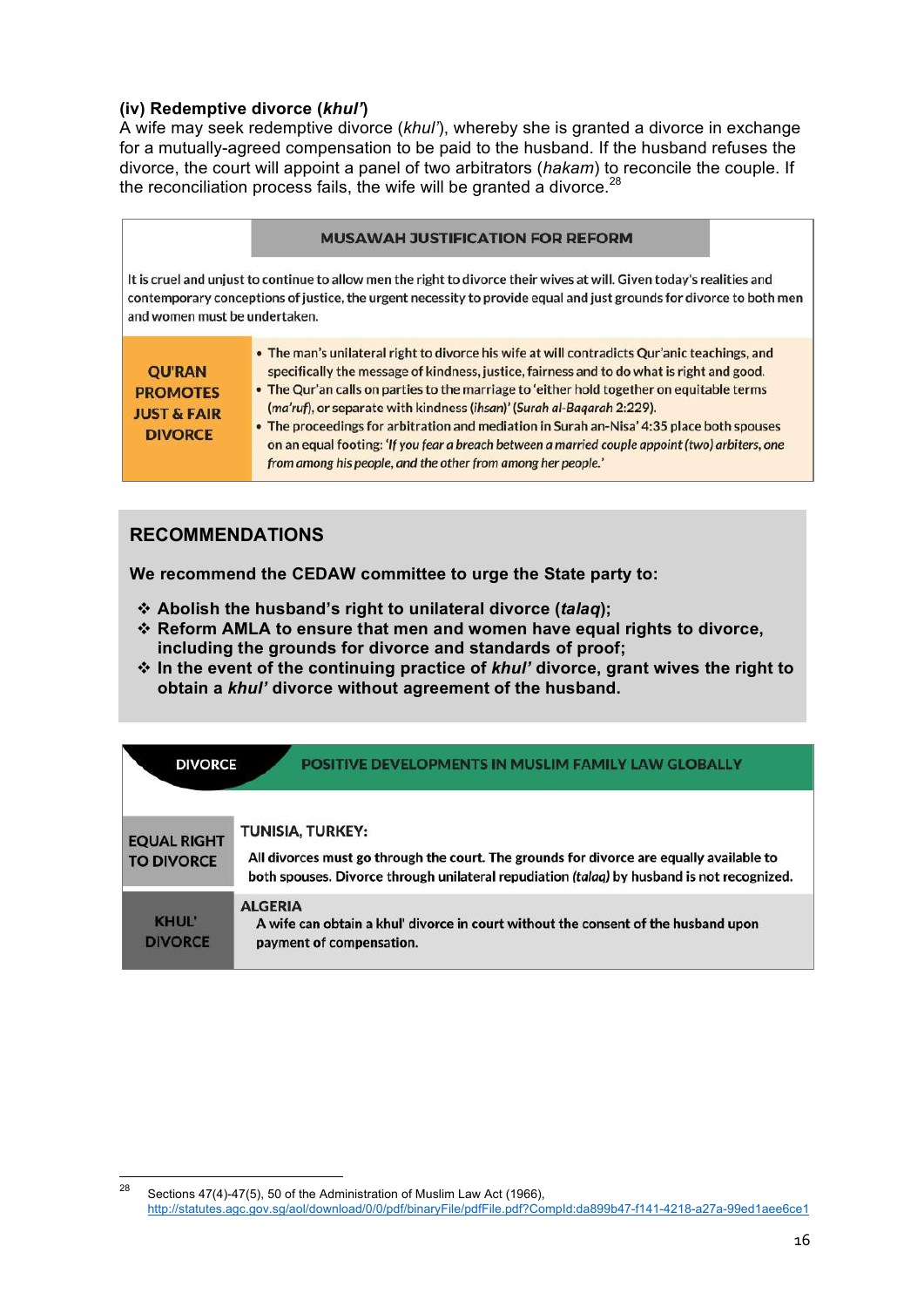## **7. INHERITANCE RIGHTS**

In Singapore, the inheritance rights governing distribution of estates of Muslims are based on Muslim inheritance law *(faraid*) only. <sup>29</sup> The provisions with regard to division of assets are unequal to men and women. In many instances, for example in the cases involving widows and widowers as well as siblings, a woman is entitled to half the share of a man.

The Government of Singapore in its 2015 report to the CEDAW Committee also acknowledged that that under Muslim inheritance law (*faraidh*), men are apportioned a greater share of the inheritance than women. The report explained that to address this, the MUIS Fatwa Committee has issued three religious rulings (*fatwas*) in 2008, 2010 and 2012 to protect the financial welfare of Muslim women and their dependents under *faraidh* and to align Muslim law with civil law:

The 2008 fatwa on joint tenancy recognizes the surviving spouse (or co-owner) as the legal owner of a jointly held property upon the death of the other spouse (or co-owner). The 2010 fatwa on CPF nominations recognizes that when Muslim CPF account holders make a nomination of their CPF savings in favor of their spouse or children upon their death, it is considered a valid gift. The 2012 fatwa on revocable insurance nominations allows Muslim policy holders to nominate their spouse or dependents to receive the full payout from the insurance company as a valid gift.

> Singapore State party report, U.N. Doc. CEDAW/C/SGP/5 (2015), http://www.ohchr.org/en/hrbodies/cedaw/pages/cedawindex.aspx

The issuance of the MUIS fatwas do not address the discrimination that female family members face with regard to inheritance. For instance as per one of the fatwas issued by MUIS, Muslims can make a gift (*hibah*) of property or assets in favor of their spouse or children, including daughters while still alive. However, after death it can be distributed only with the consent of the heirs regardless of the nomination<sup>30</sup>, and is likely to benefit male heirs more than female heirs.

#### **MUSAWAH JUSTIFICATION FOR REFORMS**

Reform of inheritance laws remains a most difficult issue as most Muslims believe that these inequitable shares are specified in the Qur'an and therefore unchangeable. However, the text was revealed within a context when men were sole providers and protectors of the family.

The reality today is that women are co-providers, and even the sole provider and protector of the family. And yet the law has not changed to recognize this changing reality and ensure that justice remains the objective of Islamic law and practice. It is important to note that the Qur'an accords the right of the father and mother of the deceased to inherit equally. So, the possibility for equality in inheritance cannot be considered unIslamic.

 <sup>29</sup> Sections 111, 112 of the Administration of Muslim Law Act (1966),

http://statutes.agc.gov.sg/aol/download/0/0/pdf/binaryFile/pdfFile.pdf?CompId:da899b47-f141-4218-a27a-99ed1aee6ce1<br>Islamic Religious Council of Singapore, "Fatwa on CPF Nomination (2010)", http://www.muis.gov.sg/officeofthemufti/Fatwa/cpf-nomination.html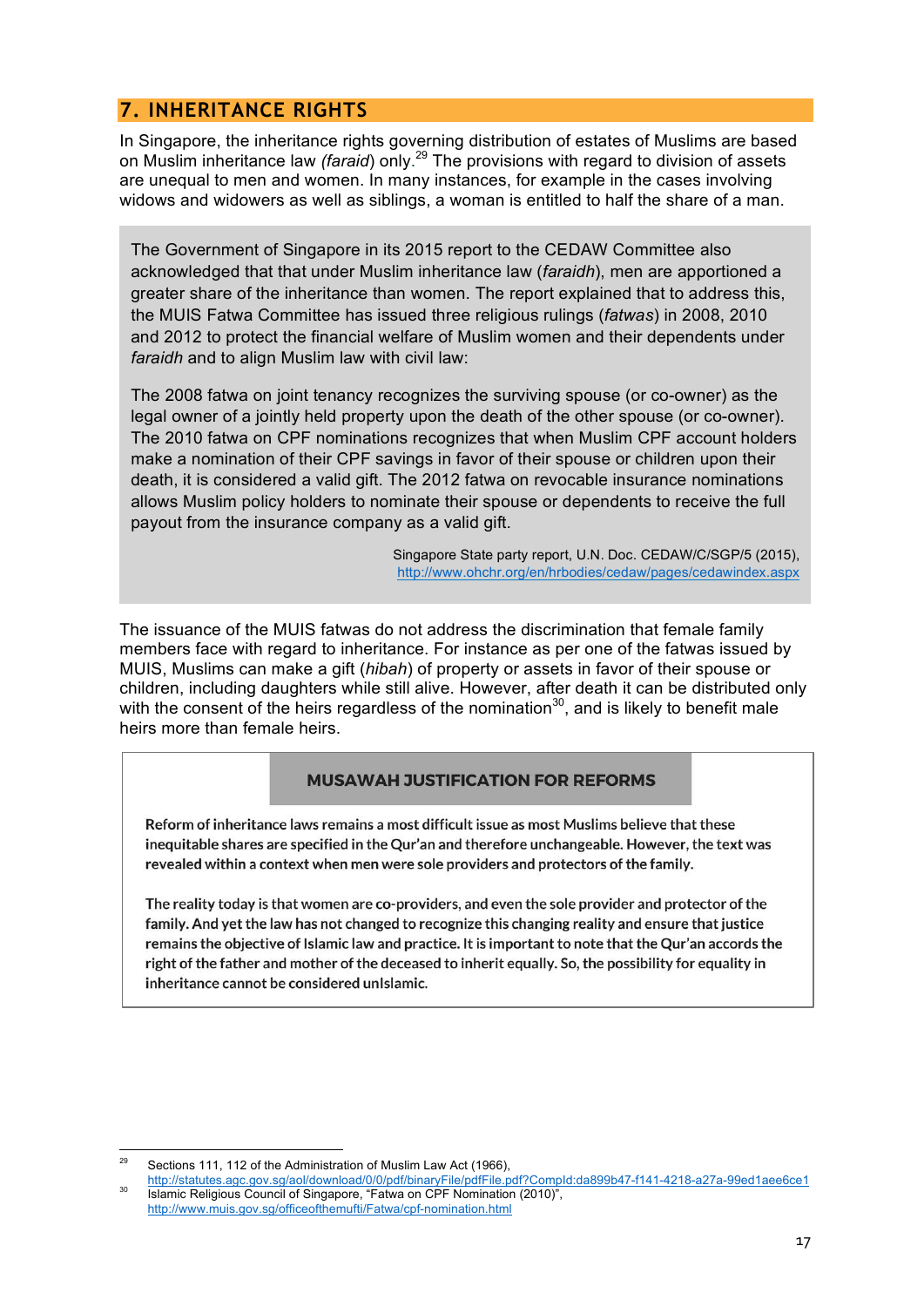| <b>DIVERSITY</b><br><b>OF ISLAMIC</b><br><b>LEGAL</b><br><b>TRADITION</b>                       | • Many modern Muslim nation-states have adapted these rules from one<br>of the major Sunni or Shi'ite schools of law, have combined rules from<br>two or more different schools, or have created modern inheritance laws<br>based loosely on traditional jurisprudence but suited for modern<br>realities.<br>Because human interpretations have played such a key role in shaping<br>$\bullet$<br>both the traditional inheritance rules and the modern codifications of<br>inheritance laws, the standard articulation of these rules cannot be<br>considered divinely revealed Shari'ah, but rather man-made<br>fiqh/jurispridence. |
|-------------------------------------------------------------------------------------------------|----------------------------------------------------------------------------------------------------------------------------------------------------------------------------------------------------------------------------------------------------------------------------------------------------------------------------------------------------------------------------------------------------------------------------------------------------------------------------------------------------------------------------------------------------------------------------------------------------------------------------------------|
| <b>QUR'AN</b><br><b>RECOGNIZED</b><br><b>WOMEN'S</b><br><b>FINANCIAL</b><br><b>INDEPENDENCE</b> | • The Qur'an introduced numerous reforms to existing cultural practices<br>relating to financial provisions for women, including allowing women to<br>keep their own property and giving women shares of inheritance.<br>• This was the beginning of a trajectory of reform that, carried forward<br>1400 years later to reflect the changing times and context, should lead<br>to law reforms that upholds equality between men and women in all<br>areas, including financial matters.                                                                                                                                               |

#### **RECOMMENDATION**

**We recommend the CEDAW committee to urge the State party to:** 

v **Revert to the legal position before the operationalization of AMLA (in 1968) to provide Muslims the option to choose whether to distribute their estate and assets, upon death, under Muslim law or civil law.** 

| <b>INHERITANCE</b>                                   | <b>POSITIVE DEVELOPMENTS IN MUSLIM FAMILY LAW GLOBALLY</b>                                                                                                                                                                                   |
|------------------------------------------------------|----------------------------------------------------------------------------------------------------------------------------------------------------------------------------------------------------------------------------------------------|
| <b>EQUAL RIGHT</b><br>TΟ<br><b>INHERITANCE</b>       | <b>TURKEY</b><br>Muslim inheritance law does not discriminate based on gender.<br><b>SOUTH AFRICA</b><br>If a Muslim dies intestate, the spouse is entitled to inherit from their deceased<br>partner's estate in accordance with civil law. |
| <b>EXPANDED</b><br><b>RIGHT TO</b><br><b>INHERIT</b> | <b>AFGHANISTAN, KUWAIT</b><br>Sunni daughters and sons from the same mother inherit equally from their<br>mother's estate.                                                                                                                   |
| <b>CHOICE</b><br><b>OF LAW</b>                       | SRI LANKA, SOUTH AFRICA, MALI, INDIA (West Bengal)<br>Allow for the freedom of testate with the option for Muslims to create a will in<br>accordance with civil law.                                                                         |
| <b>ONGOING</b><br><b>REFORMS</b><br><b>EFFORTS</b>   | <b>TUNISIA</b><br>President Beji Caid Essebsi's has decided to form a committee that will reassess<br>and reform the inheritance law to ensure equality and justice for Muslim<br>women.                                                     |